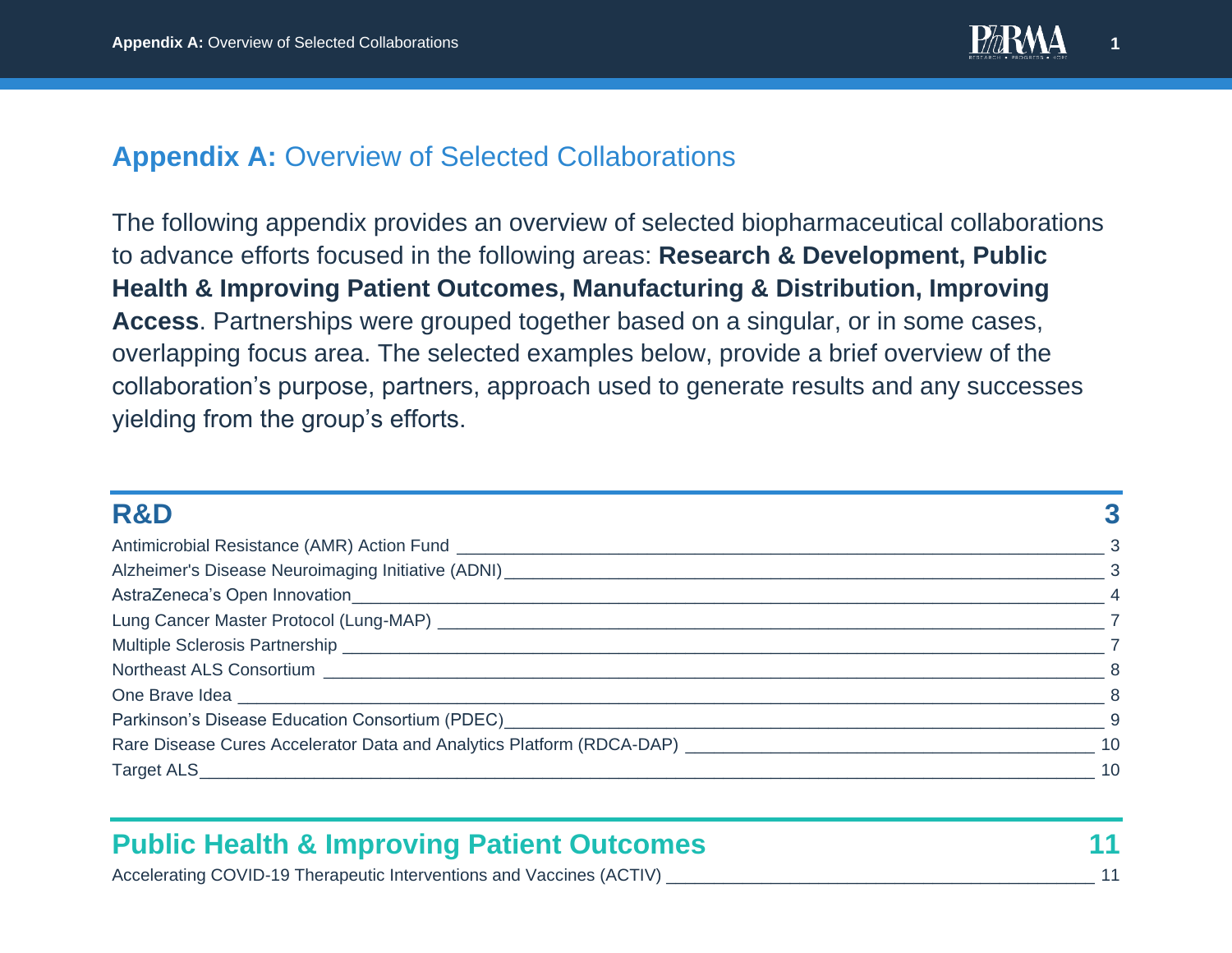

| AstraZeneca, CEPI, Gavi, Oxford University and SII COVID-19 Agreement                                                        | 11  |
|------------------------------------------------------------------------------------------------------------------------------|-----|
| Combating Antibiotic-Resistant Bacteria (CARB-X)                                                                             | 11  |
| Gilead Commitment to Partnership in Addressing HIV/AIDS in Southern States Initiative (COMPASS) Error! Bookmark not defined. |     |
| Lilly-Indiana University Diabetes Impact Project Learn Communication and Communications of the Communication                 | -13 |
| National Diabetes Prevention Program (National DPP)                                                                          | 13  |
| NIH Helping to End Addiction Long-Term (HEAL) Initiative                                                                     | 14  |
| Operation Warp Speed                                                                                                         | 15  |
| Gilead HepConnect                                                                                                            | 16  |

| <b>Manufacturing &amp; Distribution</b>                                          |    |
|----------------------------------------------------------------------------------|----|
| Accelerating Medicines Partnership (AMP) ______                                  |    |
| Advanced Regenerative Manufacturing Institute                                    | 18 |
|                                                                                  | 19 |
| Machine learning ledger orchestration for drug discovery (MELLODDY) ____________ | 20 |
|                                                                                  | 20 |
| National Cell Manufacturing Consortium (NCMC) ___________                        | 21 |

| <b>Improving Access</b>                            |                 |
|----------------------------------------------------|-----------------|
| Duke-Margolis Value Based Payment (VBP) Consortium | 22 <sub>2</sub> |
| MIT NEW Drug Development ParadIGmS (NEWDIGS)       | 23              |
| Adult Vaccine Access Coalition (AVAC)              | 24              |
| Gilead Truvada CDC Partnership                     | 25              |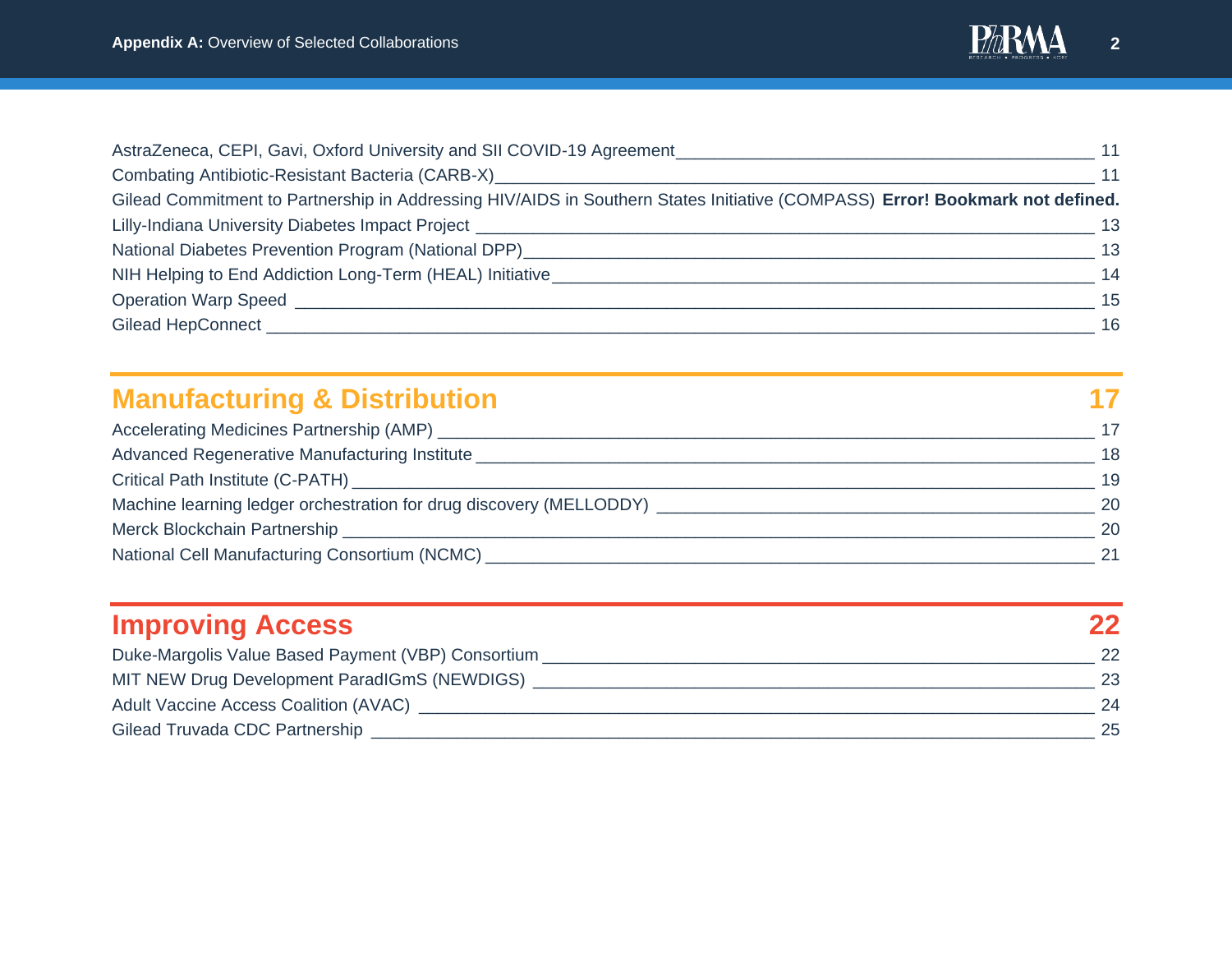

<span id="page-2-2"></span><span id="page-2-1"></span><span id="page-2-0"></span>

|                                                                                                                                                                                                                                                                                                                                                                                                                                                   | R&D       |                                                                                                                                                                                                                                                                                                                                                                                                                                                                                                                                                                                                                                                 |                                                                                                                                                                                                                                                                                       |                                                                                                                                                                                                                                                                                                                                                                                                                                                                                                                                                                                                                                                 |  |  |
|---------------------------------------------------------------------------------------------------------------------------------------------------------------------------------------------------------------------------------------------------------------------------------------------------------------------------------------------------------------------------------------------------------------------------------------------------|-----------|-------------------------------------------------------------------------------------------------------------------------------------------------------------------------------------------------------------------------------------------------------------------------------------------------------------------------------------------------------------------------------------------------------------------------------------------------------------------------------------------------------------------------------------------------------------------------------------------------------------------------------------------------|---------------------------------------------------------------------------------------------------------------------------------------------------------------------------------------------------------------------------------------------------------------------------------------|-------------------------------------------------------------------------------------------------------------------------------------------------------------------------------------------------------------------------------------------------------------------------------------------------------------------------------------------------------------------------------------------------------------------------------------------------------------------------------------------------------------------------------------------------------------------------------------------------------------------------------------------------|--|--|
| Purpose                                                                                                                                                                                                                                                                                                                                                                                                                                           |           | <b>Partners</b>                                                                                                                                                                                                                                                                                                                                                                                                                                                                                                                                                                                                                                 | Approach                                                                                                                                                                                                                                                                              | <b>Recent Successes</b>                                                                                                                                                                                                                                                                                                                                                                                                                                                                                                                                                                                                                         |  |  |
|                                                                                                                                                                                                                                                                                                                                                                                                                                                   |           | <b>Antimicrobial Resistance (AMR) Action Fund</b>                                                                                                                                                                                                                                                                                                                                                                                                                                                                                                                                                                                               |                                                                                                                                                                                                                                                                                       |                                                                                                                                                                                                                                                                                                                                                                                                                                                                                                                                                                                                                                                 |  |  |
| Launched on July 9, 2020 seeking<br>to strengthen and accelerate<br>research and development of<br>antibiotics.<br>Aims to bring 2-4 new antibiotics<br>to patients by 2030.<br>Work with partners to encourage<br>governments to create market<br>conditions that enable sustainable<br>investment in the antibiotic<br>pipeline.                                                                                                                | $\bullet$ | <b>Nonprofit:</b> International<br>Federation of Pharmaceutical<br>Manufacturers and Associations<br>(IFPMA),<br><b>Industry:</b> Amgen Inc., Eli Lilly<br>and Company, F. Hoffmann-La<br>Roche AG, Johnson & Johnson,<br>Merck & Co., Novartis<br>International AG, Novo Nordisk<br>A/S and Pfizer Inc.,<br>Broad alliance of industry and<br>non-industry stakeholders,<br>including philanthropies,<br>development banks, and<br>multilaterals.                                                                                                                                                                                              | Expects to invest more than US<br>\$1 billion in smaller biotech<br>companies and provide industry<br>expertise to support the clinical<br>development of novel antibiotics                                                                                                           | Expected to be <b>operational</b><br>$\bullet$<br>during the fourth quarter of 2020                                                                                                                                                                                                                                                                                                                                                                                                                                                                                                                                                             |  |  |
|                                                                                                                                                                                                                                                                                                                                                                                                                                                   |           | <b>Alzheimer's Disease Neuroimaging Initiative (ADNI)</b>                                                                                                                                                                                                                                                                                                                                                                                                                                                                                                                                                                                       |                                                                                                                                                                                                                                                                                       |                                                                                                                                                                                                                                                                                                                                                                                                                                                                                                                                                                                                                                                 |  |  |
| Launched in 2004 as a multi-site,<br>longitudinal, prospective study to<br>develop clinical, imaging, genetic<br>and biomarkers for the early<br>detection and tracking of<br>Alzheimer's.<br>Seek to detect AD at earliest<br>possible stage (pre-dementia) and<br>identify ways to track disease,<br>support advances in intervention,<br>prevention and treatment all while<br>maintaining open records for all<br>scientists around the world |           | Initially funded as private-public<br>partnership with contributions<br>from 20 companies and 2<br>foundations through Foundation<br>for the National Institutes of<br>Health (NIH) and National<br>Institute on Aging.<br><b>Government Agencies:</b><br>The National Institutes of Health<br>(NIH) and the Foundation for the<br>National Institutes of Health<br>(FNIH).<br>• Academic Institutions: The<br>Northern California Institute for<br><b>Research and Education</b><br>(NCIRE), The Alzheimer's<br>Therapeutic Research Institute<br>(ATRI) at the University of<br>Southern California and the<br>Laboratory of Neuro Imaging at | Unites researchers with study<br>$\bullet$<br>data<br>Collect, validate, and utilize data<br>$\bullet$<br>(MRI and PET images, genetics,<br>cognitive tests, CSF and blood<br>biomarkers as predictors of the<br>disease) to develop novel<br>treatments and improve<br>understanding | <b>ADNI 3</b> has been underway since<br>$\bullet$<br>2016 with the goal of determining<br>the relationship between the<br>clinical, cognitive, imaging,<br>genetic, and biochemical<br>biomarker characteristics across<br>the entire spectrum of AD.<br>Over 1000 scientific publications<br>have used ADNI data.<br>Numerous other initiatives related<br>$\bullet$<br>to AD and other diseases have<br>been designed and implemented<br>using ADNI as a model.<br>Is there any way we can comment<br>$\bullet$<br>on the promise of the pipeline and<br>perhaps correlate how this<br>partnership may have helped?<br>Too far of a stretch? |  |  |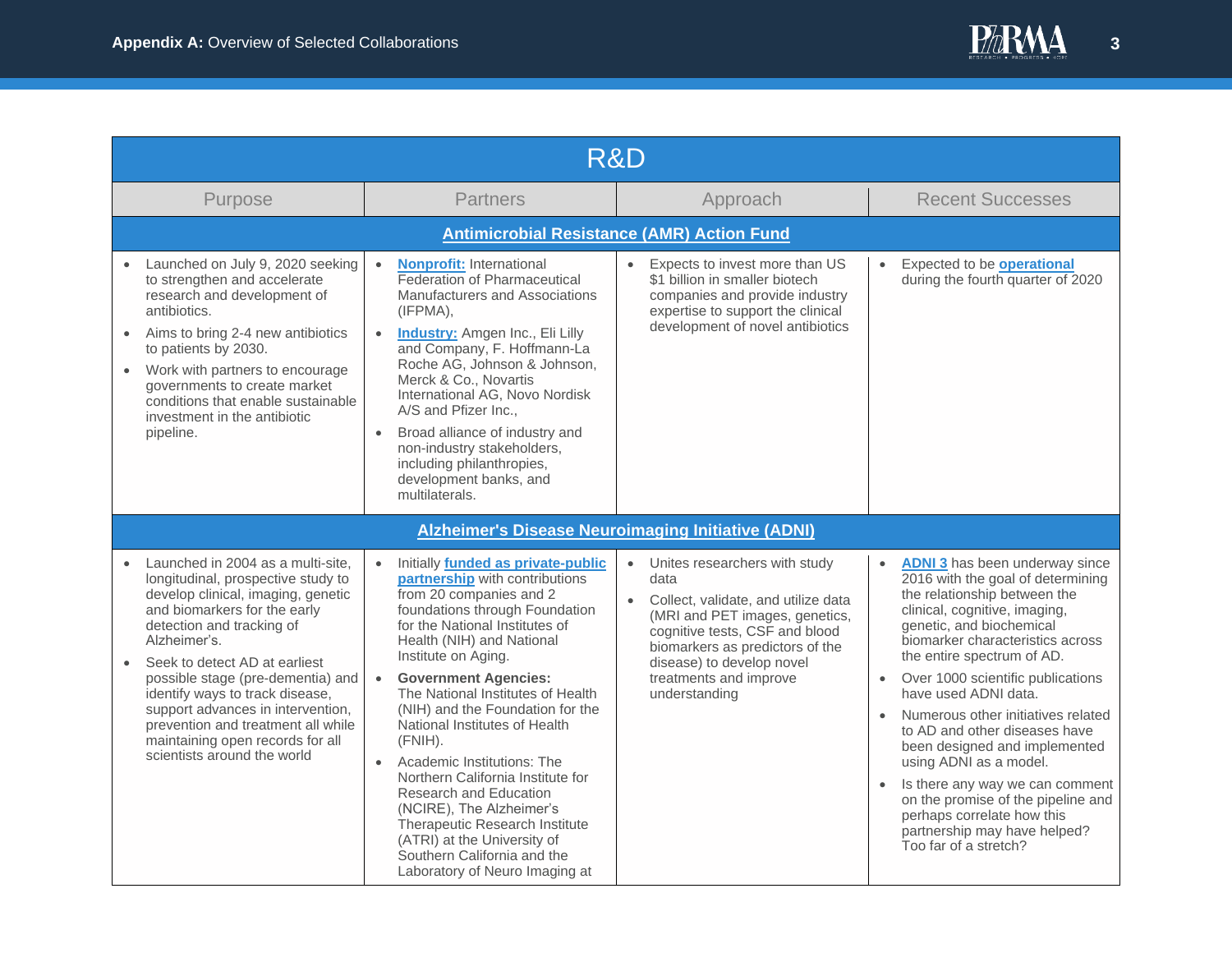

<span id="page-3-0"></span>

|                                                                                                                                                                                                                                                                                                                                                                                                                                                                                                                                                                    | the University of Southern<br>California, Nonprofits: Accelerate<br><b>Cure/Treatments for Alzheimer's</b><br>Disease (ACT-AD), Alzheimer's<br>Drug Discovery Foundation,<br>AbbVie Inc., Alector, Inc.,<br>Alzheimer's Association, Industry:<br>Araclon Biotech, Bioclinica,<br>Biogen Inc., Cogstate Ltd., Denali<br>Therapeutics, DiamiR, Eisai Co.,<br>Ltd., Eli Lilly and Company,<br>Euroimmun AG, Fujifilm Toyama<br>Chemical Co., Ltd., General<br>Electric Company, Genentech,<br>Inc., Janssen Pharmaceutical<br>Companies of Johnson &<br>Johnson, H. Lundbeck A/S,<br>MagQu, Merck & Co. Inc., d.b.a.,<br>PeopleBio, Inc., Pfizer Inc.,<br>Piramal Group, F. Hoffmann-La<br>Roche AG, Saladax Biomedical<br>Inc, Servier Laboratories, Takeda<br>Pharmaceutical Company Limited |                                                                                                                                                                                                                                                                  |                                                                                                                                                                           |
|--------------------------------------------------------------------------------------------------------------------------------------------------------------------------------------------------------------------------------------------------------------------------------------------------------------------------------------------------------------------------------------------------------------------------------------------------------------------------------------------------------------------------------------------------------------------|----------------------------------------------------------------------------------------------------------------------------------------------------------------------------------------------------------------------------------------------------------------------------------------------------------------------------------------------------------------------------------------------------------------------------------------------------------------------------------------------------------------------------------------------------------------------------------------------------------------------------------------------------------------------------------------------------------------------------------------------------------------------------------------------|------------------------------------------------------------------------------------------------------------------------------------------------------------------------------------------------------------------------------------------------------------------|---------------------------------------------------------------------------------------------------------------------------------------------------------------------------|
|                                                                                                                                                                                                                                                                                                                                                                                                                                                                                                                                                                    |                                                                                                                                                                                                                                                                                                                                                                                                                                                                                                                                                                                                                                                                                                                                                                                              | <b>AstraZeneca's Open Innovation</b>                                                                                                                                                                                                                             |                                                                                                                                                                           |
| Interested in collaborating with<br>research partners across all<br>stages of drug discovery; from the<br>initial idea through to early clinical<br>development. Seek to accelerate<br>the advancement of medical<br>science and bring novel therapies<br>to patients<br>Platform provides an open,<br>collaborative approach to link<br>AstraZeneca's expertise, research<br>tools, optimized molecules and<br>technologies.<br>Shares R&D challenges for<br>interested parties to collaborate<br>on.<br>Focus area: Cardiovascular,<br>respiratory and metabolic | Not listed on their website                                                                                                                                                                                                                                                                                                                                                                                                                                                                                                                                                                                                                                                                                                                                                                  | Offers testing of compound<br>$\bullet$<br>libraries, technologies, additional<br>services and AstraZeneca plc/AB<br>expertise.<br>Possibility to jointly publish in<br>high-profile journals.<br>Partner is provided with the<br>results, which it may publish. | 250 collaborations started to date<br>$\bullet$<br>250,000 compounds available<br>$\bullet$<br>from our screening library<br>19 challenges completed to date<br>$\bullet$ |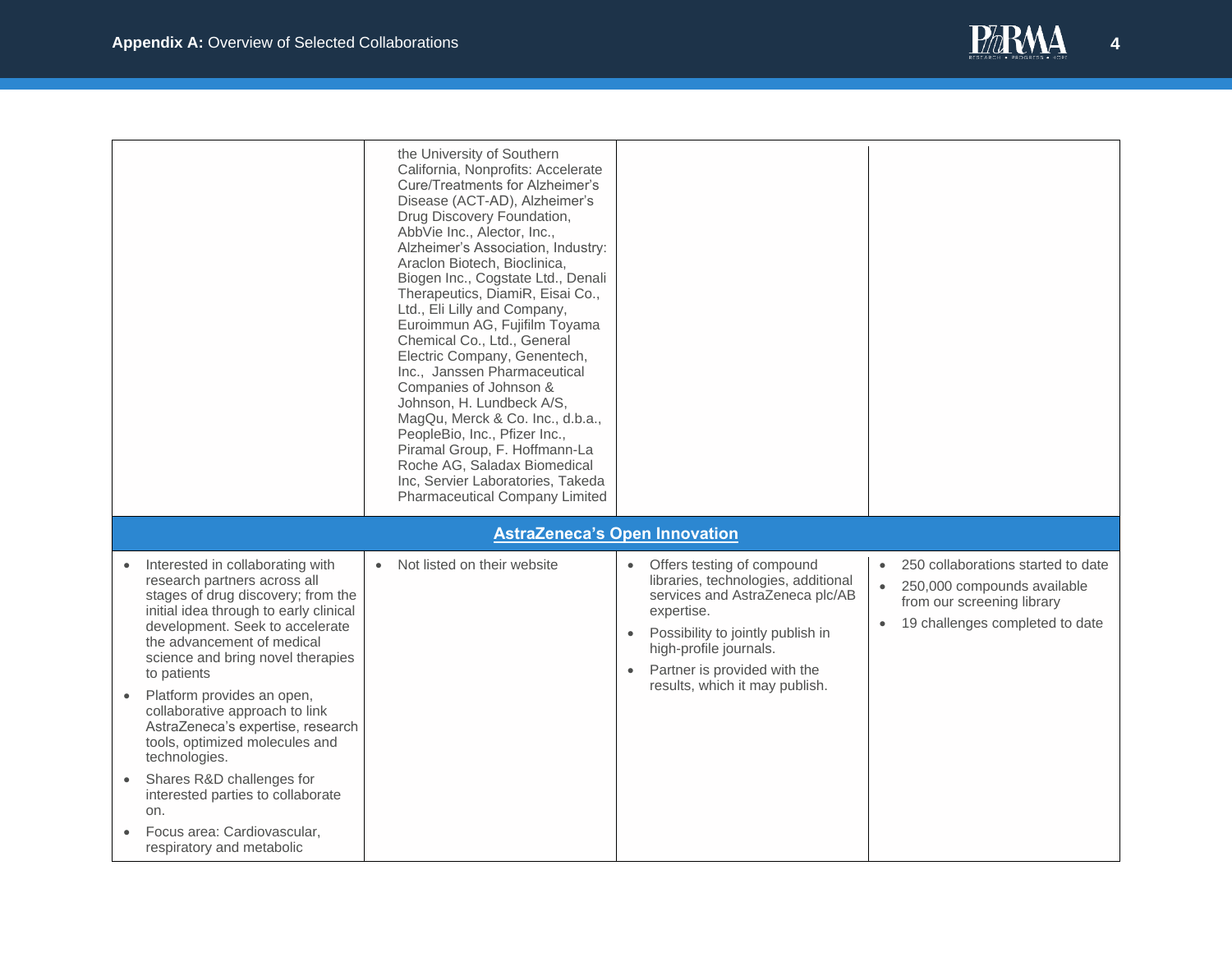

| diseases, oncology, inflammation<br>and autoimmunity                                                                                                                                                                                                                                                                               |                                                                                                                                                                                                                                                                                                                                                                                                                                                                                                                                                                                                                                                |                                                                                                                                                                                                 |                                                                                                                                                                                                                                                                                                                                                                                                                                                                                                                                  |  |  |
|------------------------------------------------------------------------------------------------------------------------------------------------------------------------------------------------------------------------------------------------------------------------------------------------------------------------------------|------------------------------------------------------------------------------------------------------------------------------------------------------------------------------------------------------------------------------------------------------------------------------------------------------------------------------------------------------------------------------------------------------------------------------------------------------------------------------------------------------------------------------------------------------------------------------------------------------------------------------------------------|-------------------------------------------------------------------------------------------------------------------------------------------------------------------------------------------------|----------------------------------------------------------------------------------------------------------------------------------------------------------------------------------------------------------------------------------------------------------------------------------------------------------------------------------------------------------------------------------------------------------------------------------------------------------------------------------------------------------------------------------|--|--|
| <b>Biomarkers Consortium</b>                                                                                                                                                                                                                                                                                                       |                                                                                                                                                                                                                                                                                                                                                                                                                                                                                                                                                                                                                                                |                                                                                                                                                                                                 |                                                                                                                                                                                                                                                                                                                                                                                                                                                                                                                                  |  |  |
| Rapidly identify, develop and<br>quantify potential high-impact<br>biomarkers to enable<br>improvements in drug<br>development, clinical care and<br>regulatory decision-making                                                                                                                                                    | Public-private biomedical<br>$\bullet$<br>research partnership managed<br>by the Foundation for the National<br>Institutes of Health with<br>participation from government,<br>industry, academia, and patient<br>advocacy and other non-profit<br>organizations<br><b>Founding partners include</b><br>Foundation for the National<br>Institutes of Health (FNIH), the<br>U.S. Food and Drug<br>Administration (FDA), National<br>Institute of Health (NIH),<br>Pharmaceutical Research and<br>Manufacturers of America<br>(PhRMA), Centers for Medicare<br>and Medicaid Services (CMS) and<br>Biotechnology Innovation<br>Organization (BIO) | Discover, develop, and seek<br>$\bullet$<br>regulatory approval for biological<br>markers to support new drug<br>development, preventative<br>medicine and medical diagnostics                  | <b>BC projects in community-</b><br>acquired bacterial pneumonia<br>(CABP), acute skin and skin<br>structure infection (ABSSSI),<br>hospital-acquired bacterial<br>pneumonia (HABP), and<br>ventilator-associated bacterial<br>pneumonia (VABP) including<br>plans for biomarker use,<br>biomarker use application and<br>biomarker use approvals (?)<br>The BC has taken a leading role<br>in driving consensus to define an<br>evidentiary framework for<br>biomarker qualification<br>9 publications in the 2019<br>$\bullet$ |  |  |
|                                                                                                                                                                                                                                                                                                                                    |                                                                                                                                                                                                                                                                                                                                                                                                                                                                                                                                                                                                                                                | California Institute for Biomedical Research (Calibr)                                                                                                                                           |                                                                                                                                                                                                                                                                                                                                                                                                                                                                                                                                  |  |  |
| Advancing non-profit biomedical<br>research to impact patients while<br>reinvesting in further innovative<br>research<br>Research interests span cancer,<br>autoimmunity and inflammatory<br>diseases, metabolic and<br>cardiovascular diseases.<br>infectious and neglected<br>diseases, age-related and<br>degenerative diseases | Nonprofits: Scripps Research,<br><b>Bill and Melinda Gates</b><br>Foundation, Wellcome Trust,<br>Juvenile Diabetes Research<br>Foundation (JDRF), Cure SMA<br>and California Institute for<br>Regenerative Medicine (CIRM),<br><b>Industry: Bristol Myers Squibb</b><br>$\bullet$<br>(BMS), Intarcia Therapeutics,<br>Sirenas, Merck & Co., Pfizer Inc.<br>and ShangPharma Innovation Inc.                                                                                                                                                                                                                                                     | Creation of new medicines<br>$\bullet$<br>accelerated by pairing biomedical<br>research with drug discovery and<br>development<br>Offer postdoctoral associate<br>$\bullet$<br>training program | <b>Gates Global Health initiative</b><br>(in partnership with BMGF) that<br>supports an integrated drug<br>discovery platform dedicated to<br>diseases with significant impact in<br>developing countries.<br><b>PRIMER initiative supports</b><br>$\bullet$<br>taking advanced assets through<br>IND-enabling studies and early<br>clinical development                                                                                                                                                                         |  |  |
|                                                                                                                                                                                                                                                                                                                                    |                                                                                                                                                                                                                                                                                                                                                                                                                                                                                                                                                                                                                                                | Cure Huntington's Disease Initiative (CHDI) Foundation                                                                                                                                          |                                                                                                                                                                                                                                                                                                                                                                                                                                                                                                                                  |  |  |
| Develop drugs that slow<br>progression of Huntington's<br>disease and provide meaningful                                                                                                                                                                                                                                           | Work in partnership with biotech<br>and pharmaceutical companies to<br>develop potential drugs                                                                                                                                                                                                                                                                                                                                                                                                                                                                                                                                                 | Science management<br>$\bullet$<br>organization                                                                                                                                                 | Sponsor world-side Huntington's<br>$\bullet$<br>disease observational study and<br>registry called Enroll-HD                                                                                                                                                                                                                                                                                                                                                                                                                     |  |  |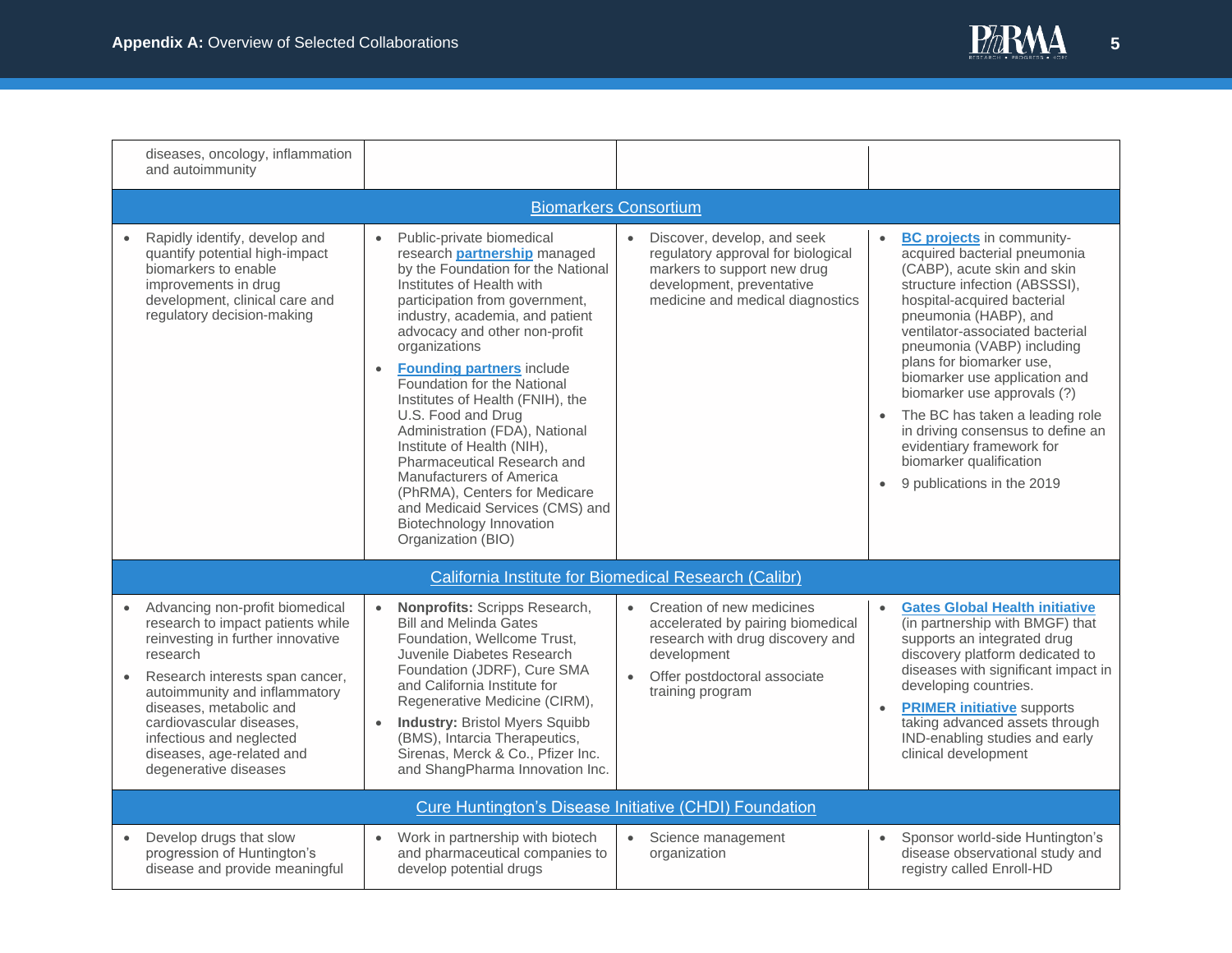

| clinical benefit to patients as<br>quickly as possible<br>Lower barrier to entry for other<br>$\bullet$<br>not-for-profit entities interested in<br>collaborating on HD therapeutics<br>Exploratory biology for<br>$\bullet$<br>identification and validation of<br>therapeutic targets from drug<br>discovery to clinical studies and<br>trials                                                                                                                                                    | <b>Nonprofits: Huntington's Disease</b><br>Society of America (HDSA),<br><b>Healthcare Distribution Alliance</b><br>(HDA), the HSC Health Care<br>System and Critical Path Institute<br>(C-PATH), Huntington's disease<br>(HD) Legacy<br><b>Industry: Charles River</b><br>Laboratories Inc., Ionis<br>Pharmaceuticals, Pfizer Inc. | Virtual model that encourages<br>$\bullet$<br>scientific collaboration to connect<br>academic research, drug<br>discovery, and clinical<br>development<br>Act as "collaborative enabler" for<br>$\bullet$<br>any research group by making<br>resources freely available<br>Work to build clinical capacity so<br>$\bullet$<br>that promising drugs can progress<br>to clinical trials | Anti-sense oligonucleotide<br>therapeutic approach that CHDI<br>helped develop with Ionis<br>Pharmaceuticals was subject of<br>substantial investment from F.<br>Hoffmann-La Roche AG<br><b>Evaluating Pfizer Inc.'s</b><br>$\bullet$<br>phosphodiesterase 10 inhibitor in<br>humans<br>CHD's Adult Mental Health team,<br>$\bullet$<br>along with the organization's<br>property management staff,<br>worked amid a tight deadline to<br>ready two new Group Living<br>Environments (GLEs) in order to<br>have them ready before residents<br>moved in by late June<br>These new GLEs provide<br>support to women referred by<br>the Mass. Dept. of Mental<br><b>Health (DMH)</b> with severe mental<br>health needs, some with co-<br>occurring mental health and<br>substance use issues, who have<br>little to no experience living on<br>their own |
|-----------------------------------------------------------------------------------------------------------------------------------------------------------------------------------------------------------------------------------------------------------------------------------------------------------------------------------------------------------------------------------------------------------------------------------------------------------------------------------------------------|-------------------------------------------------------------------------------------------------------------------------------------------------------------------------------------------------------------------------------------------------------------------------------------------------------------------------------------|---------------------------------------------------------------------------------------------------------------------------------------------------------------------------------------------------------------------------------------------------------------------------------------------------------------------------------------------------------------------------------------|---------------------------------------------------------------------------------------------------------------------------------------------------------------------------------------------------------------------------------------------------------------------------------------------------------------------------------------------------------------------------------------------------------------------------------------------------------------------------------------------------------------------------------------------------------------------------------------------------------------------------------------------------------------------------------------------------------------------------------------------------------------------------------------------------------------------------------------------------------|
|                                                                                                                                                                                                                                                                                                                                                                                                                                                                                                     | <b>Collaborative Novel-Novel Combination Therapies (CoNNCT)</b>                                                                                                                                                                                                                                                                     |                                                                                                                                                                                                                                                                                                                                                                                       |                                                                                                                                                                                                                                                                                                                                                                                                                                                                                                                                                                                                                                                                                                                                                                                                                                                         |
| Launched in 2016 with a planning<br>$\bullet$<br>workshop establishing the original<br>focus on a pilot study<br>Making it easier to test multiple<br>combinations per agent, reducing<br>the cost of early investigational<br>studies, shortening the time to<br>demonstrate proof of concept<br>Collaborative effort to speed the<br>$\bullet$<br>decision-making around go/no-go<br>decisions in oncology combination<br>drug development using higher<br>throughput and early signal<br>finding | Academic centers<br>$\bullet$<br>Biopharmaceutical companies<br>$\bullet$<br>Diagnostic companies<br>Representatives of cancer non-<br>$\bullet$<br>profits<br>U.S. Food and Drug<br>Administration (FDA)                                                                                                                           | Develop a new paradigm to<br>$\bullet$<br>accelerate and broaden clinical<br>testing of drug combinations to<br>facilitate early decision and<br>assess effective drug<br>combinations<br>Test multiple combinations per<br>$\bullet$<br>agent helping to reduce cost of<br>early investigational studies, and<br>shorten time to demonstrate proof<br>of concept                     |                                                                                                                                                                                                                                                                                                                                                                                                                                                                                                                                                                                                                                                                                                                                                                                                                                                         |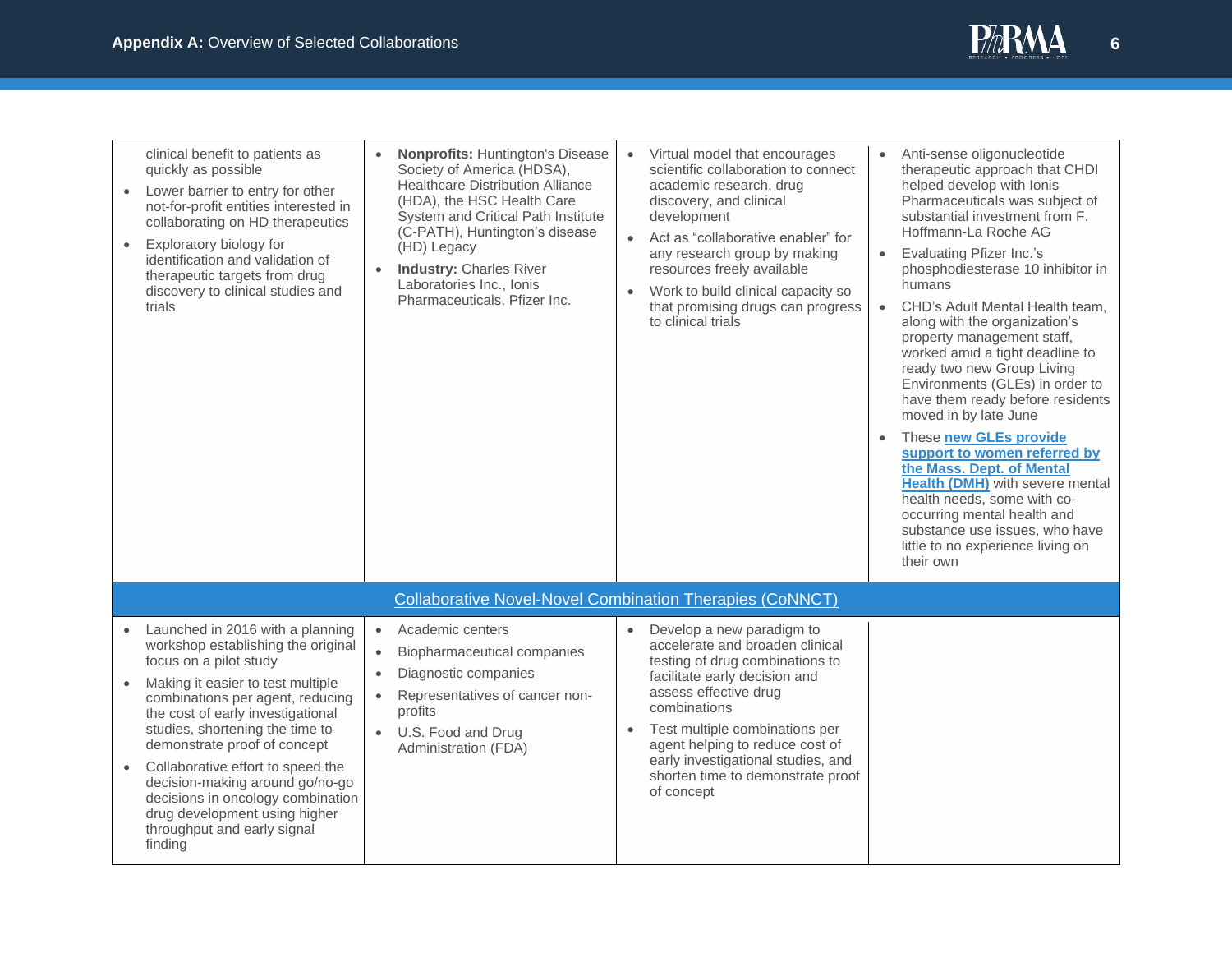

<span id="page-6-1"></span><span id="page-6-0"></span>

|                                                                                                                                                                                                                                                                                                                                                                   | <b>Lung Cancer Master Protocol (Lung-MAP)</b>                                                                                                                                                                                                                                                                                                                                                                                                                                                                                                                                                                                                                                                                                                                                                                                                                                                                                                                                  |                                                                                                                                                                                                                                                                                                                                                                      |                                                                                                                                                                                                                                                                                                                                                                                         |
|-------------------------------------------------------------------------------------------------------------------------------------------------------------------------------------------------------------------------------------------------------------------------------------------------------------------------------------------------------------------|--------------------------------------------------------------------------------------------------------------------------------------------------------------------------------------------------------------------------------------------------------------------------------------------------------------------------------------------------------------------------------------------------------------------------------------------------------------------------------------------------------------------------------------------------------------------------------------------------------------------------------------------------------------------------------------------------------------------------------------------------------------------------------------------------------------------------------------------------------------------------------------------------------------------------------------------------------------------------------|----------------------------------------------------------------------------------------------------------------------------------------------------------------------------------------------------------------------------------------------------------------------------------------------------------------------------------------------------------------------|-----------------------------------------------------------------------------------------------------------------------------------------------------------------------------------------------------------------------------------------------------------------------------------------------------------------------------------------------------------------------------------------|
| Launched in 2014, as a clinical<br>trial designed to effectively and<br>rapidly test new treatments for<br>advanced non-small cell lung<br>cancer<br>In 2018, the clinical trial was<br>$\bullet$<br>expanded to include all lung<br>cancer diagnoses in the U.S.<br>Seek to create efficiency and<br>$\bullet$<br>operate collaboratively to benefit<br>patients | <b>Government Agency: National</b><br>Cancer Institute (NCI), National<br>Cancer Trials Network (NCTN),<br><b>SWOG Cancer Research</b><br>Network. Friends of Cancer<br>Research and Foundation for<br>National Institutes of Health<br>Nonprofit: Addario Lung Cancer<br>Foundation, Lung Cancer<br>Alliance, LUNGevity Foundation,<br>Lung Cancer Foundation of<br>America, American Lung<br>Association, Lung Cancer<br>Research Foundation and<br>American Cancer Society<br>Industry: Amgen Inc.,<br>$\bullet$<br>AstraZeneca plc/AB, Genentech,<br>Merck & Co. Inc., d.b.a. and<br>Pfizer Inc.<br>Worked with 10 pharmaceutical<br>$\bullet$<br>partners to launch 9 studies, 6<br>of which are completed. These<br>organizations include: SWOG<br>Cancer Research Network,<br>National Cancer Institute (NCI),<br>Foundation for the National<br>Institutes of Health (FNIH),<br>Friends of Cancer Research,<br>Foundation Medicine, Amgen Inc.,<br>AstraZeneca plc/AB. | • Test multiple treatments<br>simultaneously under one<br>umbrella design to flexibility and<br>effectiveness<br>Patients who enroll undergo<br>$\bullet$<br>genetic screening to get a<br>genomic profile to determine<br>genetic alterations or mutations<br>and are then matched to a<br>treatment being tested on Lung<br>Cancer Master Protocol (Lung-<br>MAP). | Trial offered at more than 650 US<br>medical centers and community<br>hospitals<br>Registered more than 1,800<br>$\bullet$<br>patients across the country<br>Opened and completed eight<br>drug-centered sub-studies<br>testing 12 novel therapies,<br>additional achievements<br>highlighted in Lung-MAP's five-<br><b>year recap</b>                                                  |
|                                                                                                                                                                                                                                                                                                                                                                   | <b>Multiple Sclerosis Partnership</b>                                                                                                                                                                                                                                                                                                                                                                                                                                                                                                                                                                                                                                                                                                                                                                                                                                                                                                                                          |                                                                                                                                                                                                                                                                                                                                                                      |                                                                                                                                                                                                                                                                                                                                                                                         |
| Launched in 2015, research<br>collaboration to explain why and<br>how MS progresses differently<br>across patients<br>Identify prevention methods to<br>$\bullet$<br>address disease at onset and<br>improve patient outcomes<br>Identify clinical, radiological,<br>$\bullet$<br>biological, behavioral and<br>environmental factors that                        | • Verily Life Sciences, Biogen Inc.,<br>and Brigham and Women's<br>Hospital (BWH)                                                                                                                                                                                                                                                                                                                                                                                                                                                                                                                                                                                                                                                                                                                                                                                                                                                                                              | Developed two research<br>$\bullet$<br>initiatives to leverage big data<br>and provide insight into novel<br>treatment options for a precision<br>medicine approach. (1) SysteMS<br>study seeks to identify the main<br>factors associated with the<br>severity and progression of MS.<br>(2) Pilot study to test feasibility of<br>wearable devices to measure      | In 2017, initial results for SysteMS<br>study were presented at the<br>MSParis2017. The use of digital<br>biosensors to assess patients<br>outside of the clinic revealed to<br>assist clinicians with decision-<br>making around treatment as<br>differences exist across MS<br>patients. Results also generated<br>data on the possible utility of<br>predictive biomarkers to inform |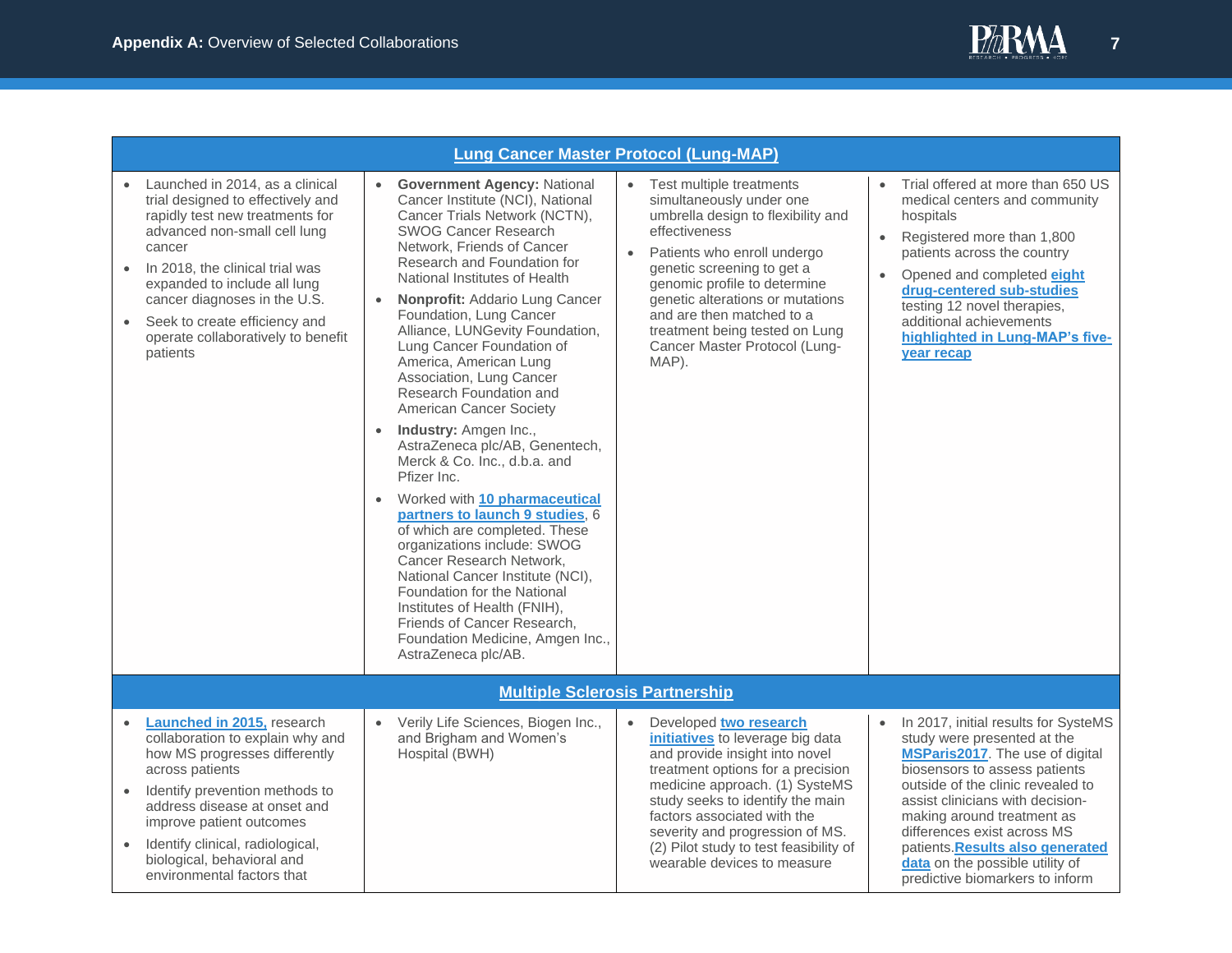

<span id="page-7-1"></span><span id="page-7-0"></span>

| correlate with MS severity<br>and progression                                                                                                                                                                                                                                                                                                                                                                                                                                                                                                 |                                                                                                                                                                                                                                                                                                                                                                                                                                                          | mobility, gait, and dexterity of MS<br>patients.<br>Sensor data and software to draw<br>$\bullet$<br>insights by pooling data, running<br>queries, and developing a better<br>understanding of biomarkers and<br>safety markers                                                                                                                                                                                             | MS diagnosis and ongoing<br>disease monitoring                                                                                                                                                                                                                                                                                                                                 |
|-----------------------------------------------------------------------------------------------------------------------------------------------------------------------------------------------------------------------------------------------------------------------------------------------------------------------------------------------------------------------------------------------------------------------------------------------------------------------------------------------------------------------------------------------|----------------------------------------------------------------------------------------------------------------------------------------------------------------------------------------------------------------------------------------------------------------------------------------------------------------------------------------------------------------------------------------------------------------------------------------------------------|-----------------------------------------------------------------------------------------------------------------------------------------------------------------------------------------------------------------------------------------------------------------------------------------------------------------------------------------------------------------------------------------------------------------------------|--------------------------------------------------------------------------------------------------------------------------------------------------------------------------------------------------------------------------------------------------------------------------------------------------------------------------------------------------------------------------------|
|                                                                                                                                                                                                                                                                                                                                                                                                                                                                                                                                               |                                                                                                                                                                                                                                                                                                                                                                                                                                                          | <b>Northeast ALS Consortium</b>                                                                                                                                                                                                                                                                                                                                                                                             |                                                                                                                                                                                                                                                                                                                                                                                |
| <b>Launched in 1995</b> , consortium<br>seeks to translate scientific<br>advances into clinical research<br>and new treatments for people<br>with ALS and motor neuron<br>disease                                                                                                                                                                                                                                                                                                                                                             | Consortium is supported through<br>the ALS Association's TREAT<br>ALS Network, Muscular<br>Dystrophy Association, donors<br>and member sites (medical<br>institutions equipped to perform<br>clinical trials for ALS and motor<br>neuron diseases)<br>Two "Coordinating Centers" at<br>$\bullet$<br>Massachusetts General Hospital<br>and Barrow Neurological Institute<br>responsible for the management<br>and conduct of "NEALS-affiliated"<br>trials | • Functions as academic research<br>consortium, contracted research<br>organization, and resource tool for<br>ALS community                                                                                                                                                                                                                                                                                                 | <b>Since its founding, NEALS has</b><br>$\bullet$<br>grown from 9 academic clinical<br>centers to over 100 centers in the<br>U.S. and internationally<br>In 2020, expanded to Crestwood<br><b>Medical Center through a grant</b><br>awarded to HudsonAlpha Institute<br>for Biotechnology                                                                                      |
|                                                                                                                                                                                                                                                                                                                                                                                                                                                                                                                                               | <b>One Brave Idea</b>                                                                                                                                                                                                                                                                                                                                                                                                                                    |                                                                                                                                                                                                                                                                                                                                                                                                                             |                                                                                                                                                                                                                                                                                                                                                                                |
| Launched in 2017, research<br>effort seeking to change how<br>coronary heart disease is<br>detected, prevented, and treated<br>Focuses on the earliest<br>$\bullet$<br>abnormalities in the development<br>of coronary disease<br>Seeks to develop new methods of<br>quantifying cardiovascular health<br>and disease, and identifying new<br>biologic mechanisms that<br>contribute to coronary disease<br>Engages with patients break<br>$\bullet$<br>down traditional barriers between<br>patient care, research, and their<br>daily lives | American Heart Association,<br>$\bullet$<br>Verily Life Sciences, AstraZeneca<br>plc/AB and Quest Diagnostics<br>awarded \$75 million research<br>grant to Dr. Calum MacRae, chief<br>of Cardiovascular Medicine at<br>Boston's Brigham and Women's<br>Hospital.                                                                                                                                                                                         | • Team research effort focused on<br>upstream factors of CHD using<br>the following approach to address<br>the development of CHD: Deep<br><b>Phenotyping: Genomics and</b><br><b>Phenotyping in Clinical Care;</b><br><b>Engaging Broad Patient</b><br><b>Populations in Research; Early</b><br><b>Detection; Integrative</b><br><b>Computational Research;</b><br><b>Promoting Non-Traditional</b><br><b>Partnerships</b> | <b>Phenotype Phorums</b> bring<br>$\bullet$<br>stakeholders together to<br>discussion major advances in<br>coronary heart disease<br>prevention, diagnosis and<br>treatment<br><b>Most recent Phenotype Phorum</b><br>$\bullet$<br>(11/15/19) discussed the rise in<br>new biomarker discovery for<br>clinical development and<br>regulatory approval of novel<br>therapeutics |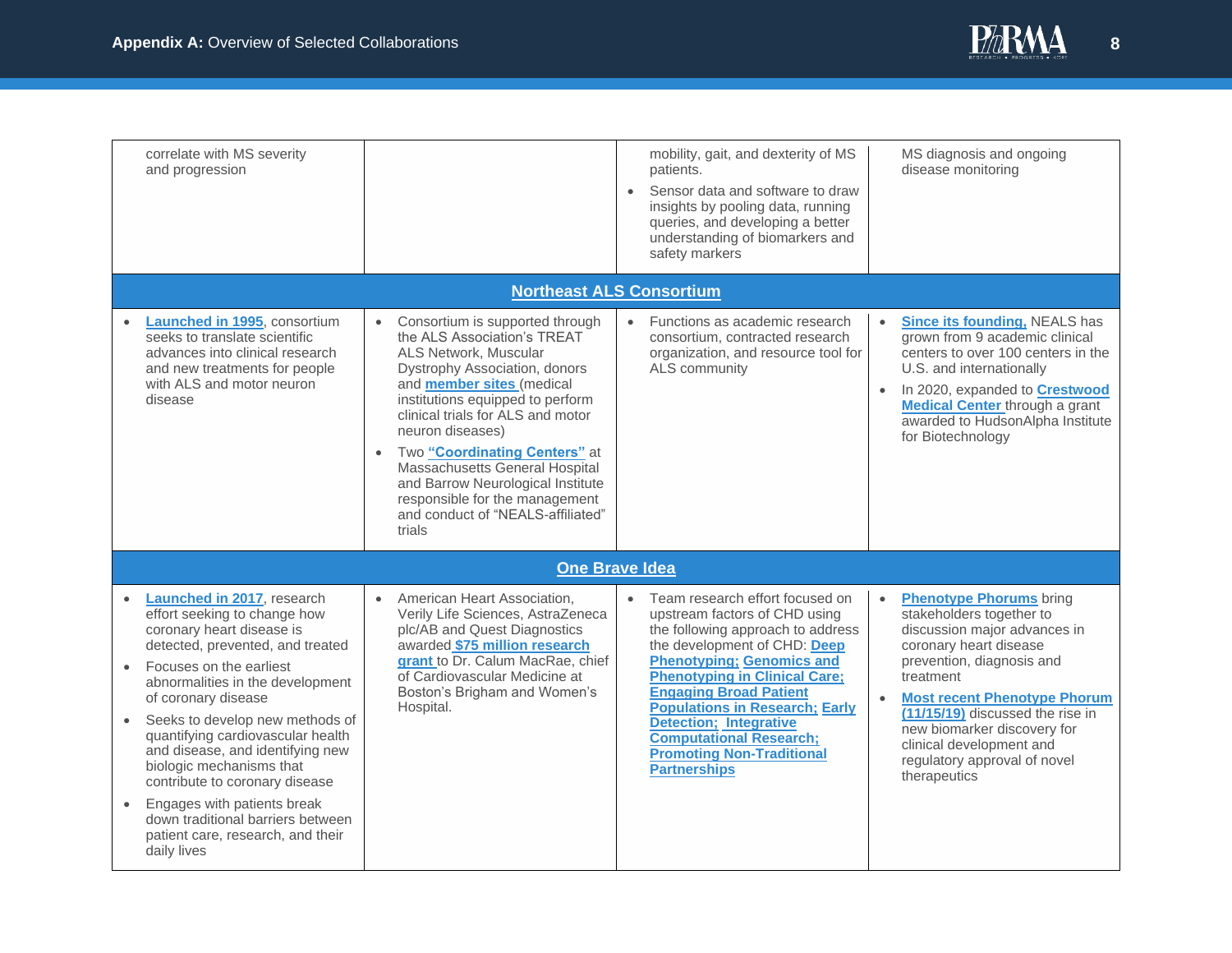

<span id="page-8-0"></span>

|                        | <b>Parkinson's Disease Education Consortium (PDEC)</b>                                                                                                                                                                                                                                                               |                        |                                                                                                                                                                                                                                                                                                                                                                                                                                                                                                                                     |                        |                                                                                                                                                                                                                                                                                                                                                                                                                                                                                                                                                                                                                                                                                              |                        |                                                                                                                                                                                                                                                                                                                                                                                                                                                                                                                                                                                                                                                                                                                                                                                                                                                                                                               |
|------------------------|----------------------------------------------------------------------------------------------------------------------------------------------------------------------------------------------------------------------------------------------------------------------------------------------------------------------|------------------------|-------------------------------------------------------------------------------------------------------------------------------------------------------------------------------------------------------------------------------------------------------------------------------------------------------------------------------------------------------------------------------------------------------------------------------------------------------------------------------------------------------------------------------------|------------------------|----------------------------------------------------------------------------------------------------------------------------------------------------------------------------------------------------------------------------------------------------------------------------------------------------------------------------------------------------------------------------------------------------------------------------------------------------------------------------------------------------------------------------------------------------------------------------------------------------------------------------------------------------------------------------------------------|------------------------|---------------------------------------------------------------------------------------------------------------------------------------------------------------------------------------------------------------------------------------------------------------------------------------------------------------------------------------------------------------------------------------------------------------------------------------------------------------------------------------------------------------------------------------------------------------------------------------------------------------------------------------------------------------------------------------------------------------------------------------------------------------------------------------------------------------------------------------------------------------------------------------------------------------|
|                        | Alliance that supports the<br>development of educational<br>resources for the Parkinson's<br>community and conducts patient-<br>centered care research studies                                                                                                                                                       | $\bullet$<br>$\bullet$ | Parkinson's Disease Education<br>Consortium (PDEC) is part of the<br>Michael J. Fox Foundation who<br>aim to find a cure for Parkinson's<br>Disease through research and<br>development of improved<br>therapies<br>Acadia Pharmaceuticals, Inc.,<br>Voyager Therapeutics, Inc.,<br>Acorda Therapeutics, Inc.,<br>Adamas Pharmaceuticals, Inc.,<br>Amneal Pharmaceuticals, Inc.,<br>GE Healthcare Systems, Kyowa<br>Kirin Co., Ltd., H. Lundbeck H/S,<br>Neurocrine Biosciences.<br>Sunovion Pharmaceuticals Inc.,<br>US WorldMeds. | $\bullet$<br>$\bullet$ | Since its initial launch, the alliance<br>as developed educational<br>programs to increase research<br>participation, bridged the<br>communication gap between<br>patients and health care<br>providers, and connected the<br>Parkinson's community to<br>resources through <b>Parkinson's</b><br>IQ + You events<br>Provides ongoing education<br>through MJFF website content;<br>"Ask the MD" blog and video<br>series; Monthly interactive online<br>events with patient, clinician and<br>researcher panelists discussing<br>and answering questions on a<br>Parkinson's care or research<br>topic; Podcasts with experts who<br>delve into a Parkinson's research<br>question or issue | $\bullet$<br>$\bullet$ | Provide annual education<br>campaigns to help promote more<br>effective, patient-centered care for<br>Parkinson's including: Bridging<br>the Communication Gap (2019), a<br>study to better understand the<br>patient and care partner language<br>of Parkinson's; Parkinson's<br>Clinical Trial Companion (2018), a<br>suite of toolkits to support patient<br>and trial teams as part of an<br>ongoing effort to increase patient<br>participation in clinical trials;<br>Parkinson's 360 (2017) serves as<br>an online resource for caregivers<br>and families with videos<br>explaining the basics of the<br>disease and living with the<br>disease<br>1 million social media followers to<br>date; 425,000+ email subscribers<br>to date; 335,000+ monthly<br>website visits; 100,000 annual<br>views of "Ask the MD" video<br>series; 22,000 annual attendees<br>to our monthly interactive<br>webinars |
|                        |                                                                                                                                                                                                                                                                                                                      |                        | PatientsLikeMe-AstraZeneca Collaboration                                                                                                                                                                                                                                                                                                                                                                                                                                                                                            |                        |                                                                                                                                                                                                                                                                                                                                                                                                                                                                                                                                                                                                                                                                                              |                        |                                                                                                                                                                                                                                                                                                                                                                                                                                                                                                                                                                                                                                                                                                                                                                                                                                                                                                               |
| $\bullet$<br>$\bullet$ | Launched in 2015, collaboration<br>combining access to<br>PatientsLikeMe's global network<br>in support of AstraZeneca's<br>patient-driven research initiatives<br><b>PatientsLikeMe's seeks to</b><br>improve patient's lives through<br>new knowledge derived from<br>shared real-world experience and<br>outcomes | $\bullet$              | Signed 5-year agreement<br>between AstraZeneca plc/AB and<br>PatientsLikeMe                                                                                                                                                                                                                                                                                                                                                                                                                                                         | $\bullet$              | AstraZeneca plc/AB will use<br>patient-reported data from<br>PatientsLikeMe to <b>inform</b><br>development and help improve<br>outcomes across its main<br>therapeutic areas, with an initial<br>focus on respiratory disease,<br>lupus, diabetes and oncology                                                                                                                                                                                                                                                                                                                                                                                                                              | $\bullet$              | Publication (2018): Patient<br>perceptions of their glycemic<br>control and its influence on<br>type 2 diabetes outcomes/ an<br>international survey of online<br>communities                                                                                                                                                                                                                                                                                                                                                                                                                                                                                                                                                                                                                                                                                                                                 |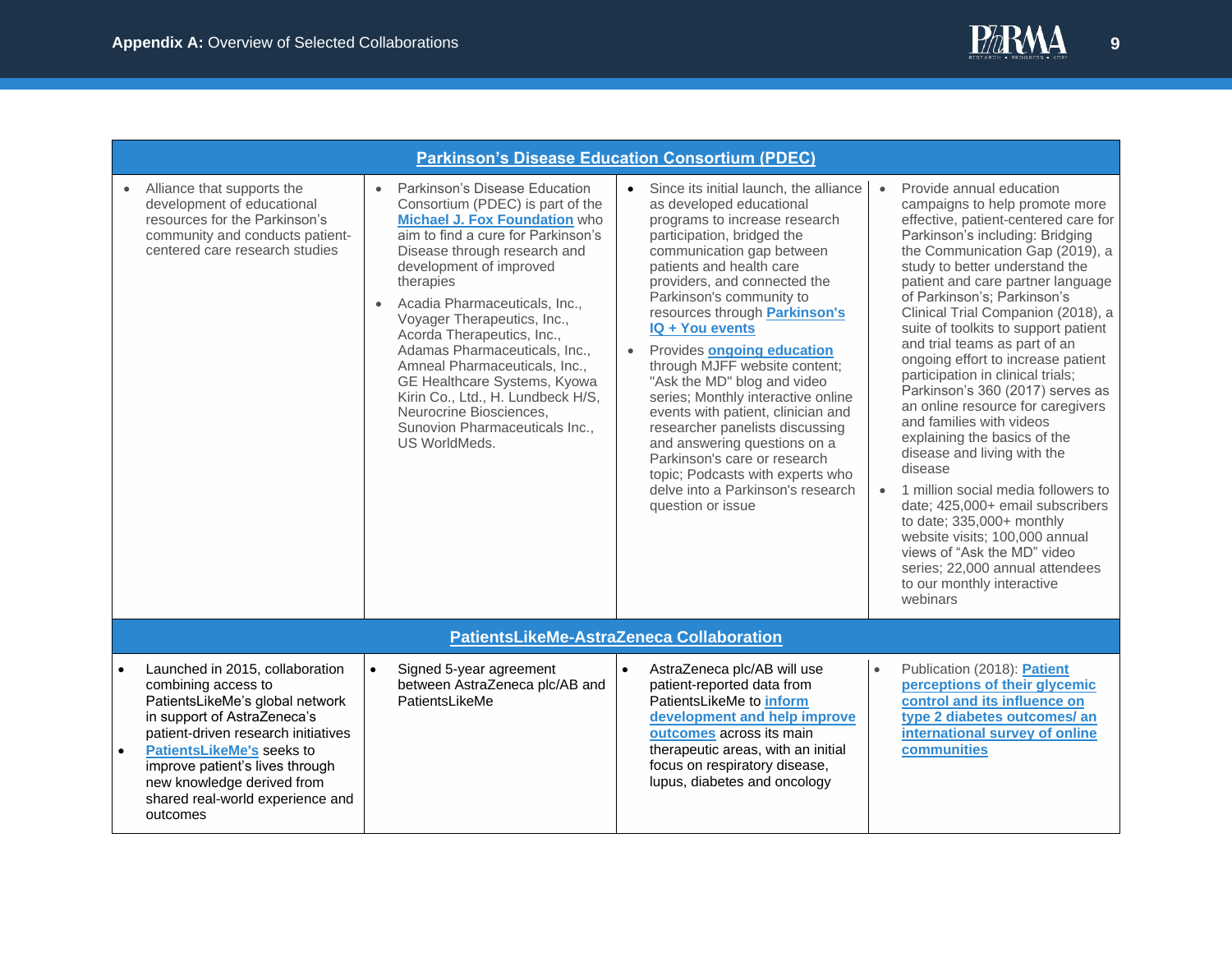

<span id="page-9-1"></span><span id="page-9-0"></span>

|                                                                                                                                                                                                                                                                                                                                                                                      |                                                                                                                                                              | <b>Rare Disease Cures Accelerator Data and Analytics Platform (RDCA-DAP)</b>                                                                                                                                                                                                                                                                                                                   |                                                                                                                                                                                                                                                                                                                                                                                                                                                                                                                                                                                                                       |
|--------------------------------------------------------------------------------------------------------------------------------------------------------------------------------------------------------------------------------------------------------------------------------------------------------------------------------------------------------------------------------------|--------------------------------------------------------------------------------------------------------------------------------------------------------------|------------------------------------------------------------------------------------------------------------------------------------------------------------------------------------------------------------------------------------------------------------------------------------------------------------------------------------------------------------------------------------------------|-----------------------------------------------------------------------------------------------------------------------------------------------------------------------------------------------------------------------------------------------------------------------------------------------------------------------------------------------------------------------------------------------------------------------------------------------------------------------------------------------------------------------------------------------------------------------------------------------------------------------|
| <b>Launched September 17,2019,</b><br>the platform provides a<br>centralized and standard<br>infrastructure to support and<br>accelerate rare disease<br>characterization<br>Enables sharing of existing<br>$\bullet$<br>patient-level data and encourages<br>standardization of new data<br>collection                                                                              | Funded through a FDA grant<br>$\bullet$<br>Critical Path Institute (C-Path) and<br>$\bullet$<br>National Organization for Rare<br>Disorders (NORD).          | Integrated database and analytics<br>$\bullet$<br>hub that provides data-driven<br>solutions to help accelerate and<br>optimize drug development<br>across rare diseases<br>Data contributed from clinical<br>$\bullet$<br>trials, longitudinal observational<br>studies, patient registries, real-<br>world data and negotiate<br>agreements between data<br>suppliers                        | Presentation entitled "Shortening<br>the Timeline for Developing<br><b>New Treatments" (2020)</b>                                                                                                                                                                                                                                                                                                                                                                                                                                                                                                                     |
|                                                                                                                                                                                                                                                                                                                                                                                      |                                                                                                                                                              | <b>Target ALS</b>                                                                                                                                                                                                                                                                                                                                                                              |                                                                                                                                                                                                                                                                                                                                                                                                                                                                                                                                                                                                                       |
| Launched in 2013, to create a<br>collaborative framework for<br>scientists and clinicians across<br>academia and industry working to<br>accelerate the development of<br>an ALS treatment<br>Priority areas include target<br>$\bullet$<br>discovery and strengthening<br>therapeutic pipeline and drug<br>development/fast-tracking<br>promising therapeutic areas<br>in the clinic | <b>Collaborate with academic</b><br>$\bullet$<br>institutions, biotech and<br>pharmaceutical companies,<br>patient advocacy groups and<br>other non-profits. | ALS Innovative Ecosystem<br>$\bullet$<br>addresses barriers to progress<br>and accelerate drug discovery<br>and development<br>The Innovative Ecosystem is<br>$\bullet$<br>comprised of various<br>components including:<br>collaborative funding, scientific<br>tools and resources, industry<br>engagement, independent grant<br>review, no IP restrictions,<br>networking and communication | 150 research collaborators<br>$\bullet$<br>60 pharma and biotech partners<br>$\bullet$<br>12 therapeutic approaches<br>2019 publication / see full list of<br>publications<br><b>The Association for</b><br><b>Frontotemporal Degeneration</b><br>(AFTD) and Target ALS<br>announced a 2019 partnership<br>and call for proposals to identify<br>treatments and biomarkers for<br>FTD and ALS (\$5 million, multi-<br>year)<br>Through Innovation Ecosystem,<br>Target ALS helped connect<br>consortium leaders with<br><b>Karyopharm Therapeutics to</b><br>validate drug that was acquired by<br>Biogen Inc. (2018) |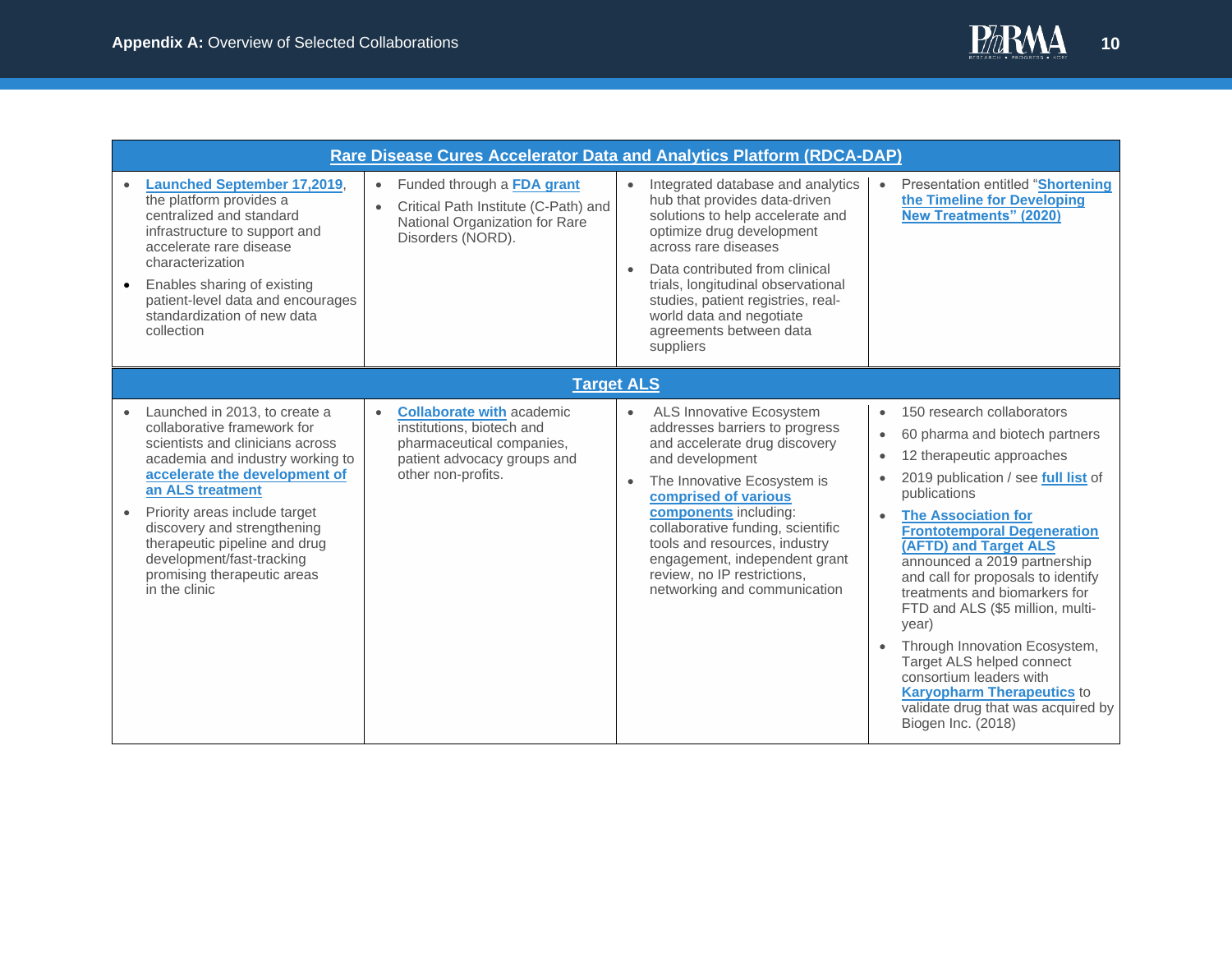<span id="page-10-3"></span><span id="page-10-2"></span><span id="page-10-1"></span><span id="page-10-0"></span>

| <b>Public Health &amp; Improving Patient Outcomes</b>                                                                          |                                                                                                                                                                                                                                                                                                             |                                                                                                                                                                                                                                                                                                                                                                            |                                                                                                                                                                                                                                                             |  |  |
|--------------------------------------------------------------------------------------------------------------------------------|-------------------------------------------------------------------------------------------------------------------------------------------------------------------------------------------------------------------------------------------------------------------------------------------------------------|----------------------------------------------------------------------------------------------------------------------------------------------------------------------------------------------------------------------------------------------------------------------------------------------------------------------------------------------------------------------------|-------------------------------------------------------------------------------------------------------------------------------------------------------------------------------------------------------------------------------------------------------------|--|--|
| Purpose                                                                                                                        | <b>Partners</b>                                                                                                                                                                                                                                                                                             | Approach                                                                                                                                                                                                                                                                                                                                                                   | <b>Recent Successes</b>                                                                                                                                                                                                                                     |  |  |
|                                                                                                                                | <b>Accelerating COVID-19 Therapeutic Interventions and Vaccines (ACTIV)</b>                                                                                                                                                                                                                                 |                                                                                                                                                                                                                                                                                                                                                                            |                                                                                                                                                                                                                                                             |  |  |
| Launched on April 17, 2020 to<br>develop a coordinated research<br>strategy for developing a COVID-<br>19 treatment or vaccine | Launched on April 17, 2020 to<br>develop a coordinated research<br>strategy for developing a COVID-<br>19 treatment or vaccine                                                                                                                                                                              | • Launched on April 17, 2020 to<br>develop a coordinated research<br>strategy for developing a COVID-<br>19 treatment or vaccine                                                                                                                                                                                                                                           | Launched on April 17, 2020 to<br>develop a coordinated research<br>strategy for developing a COVID-<br>19 treatment or vaccine                                                                                                                              |  |  |
| Develop a collaborative,<br>$\bullet$<br>streamlined forum to identify<br>preclinical treatments for COVID-<br>19.             | Develop a collaborative,<br>streamlined forum to identify<br>preclinical treatments for COVID-<br>19.                                                                                                                                                                                                       | Develop a collaborative,<br>$\bullet$<br>streamlined forum to identify<br>preclinical treatments for COVID-<br>19.                                                                                                                                                                                                                                                         | Develop a collaborative,<br>$\bullet$<br>streamlined forum to identify<br>preclinical treatments for COVID-<br>19 <sub>1</sub>                                                                                                                              |  |  |
| Accelerate clinical testing of the<br>$\bullet$<br>most promising vaccines and<br>treatments for COVID-19.                     | Accelerate clinical testing of the<br>$\bullet$<br>most promising vaccines and<br>treatments for COVID-19.                                                                                                                                                                                                  | Accelerate clinical testing of the<br>$\bullet$<br>most promising vaccines and<br>treatments for COVID-19.                                                                                                                                                                                                                                                                 | Accelerate clinical testing of the<br>$\bullet$<br>most promising vaccines and<br>treatments for COVID-19.                                                                                                                                                  |  |  |
| Improve clinical trial capacity and<br>effectiveness for a COVID-19<br>treatment.                                              | Improve clinical trial capacity and<br>effectiveness for a COVID-19<br>treatment.                                                                                                                                                                                                                           | Improve clinical trial capacity and<br>effectiveness for a COVID-19<br>treatment.                                                                                                                                                                                                                                                                                          | Improve clinical trial capacity and<br>effectiveness for a COVID-19<br>treatment.                                                                                                                                                                           |  |  |
| Accelerate the evaluation of<br>vaccine candidates to enable<br>rapid authorization or approval for<br>a COVID-19 treatment.   | Accelerate the evaluation of<br>$\bullet$<br>vaccine candidates to enable<br>rapid authorization or approval for<br>a COVID-19 treatment.                                                                                                                                                                   | Accelerate the evaluation of<br>$\bullet$<br>vaccine candidates to enable<br>rapid authorization or approval for<br>a COVID-19 treatment.                                                                                                                                                                                                                                  | Accelerate the evaluation of<br>$\bullet$<br>vaccine candidates to enable<br>rapid authorization or approval for<br>a COVID-19 treatment.                                                                                                                   |  |  |
|                                                                                                                                | AstraZeneca, CEPI, Gavi, Oxford University and SII COVID-19 Agreement                                                                                                                                                                                                                                       |                                                                                                                                                                                                                                                                                                                                                                            |                                                                                                                                                                                                                                                             |  |  |
| Launched June 4, 2020, as part of<br>a broader commitment to broad<br>and equitable access to COVID-<br>19 vaccine             | <b>Coalition for Epidemic</b><br>$\bullet$<br>Preparedness Innovations (CEPI)<br><b>Academic Institutions: Oxford</b><br>$\bullet$<br>University and Serum Institute of<br>India (SII)<br>Nonprofit: Coalition for Epidemic<br>Preparedness Innovations (CEPI)<br>Industry: AstraZeneca plc/AB<br>$\bullet$ | \$750m agreement with Coalition<br>$\bullet$<br>for Epidemic Preparedness<br>Innovations (CEPI) and Gavi, the<br>Vaccine Alliance to support the<br>manufacturing, procurement and<br>distribution of 300 million doses of<br>the vaccine by the end of next<br>year<br>Licensing agreement with SII to<br>supply one billion doses for low<br>and middle-income countries | AstraZeneca plc/AB's COVID<br>$\bullet$<br>response efforts include<br>accelerated efforts in testing new<br>and existing medicines including<br>the CALAVI and ACCORD trials<br>(Calquence/ acalabrutinib) and<br>DARE-19 trial<br>(Farxiga/dapagliflozin) |  |  |
|                                                                                                                                | <b>Combating Antibiotic-Resistant Bacteria (CARB-X)</b>                                                                                                                                                                                                                                                     |                                                                                                                                                                                                                                                                                                                                                                            |                                                                                                                                                                                                                                                             |  |  |
| Launched in 2016, to accelerate<br>$\bullet$<br>antibacterial research in order to                                             | • Affiliated with Boston University                                                                                                                                                                                                                                                                         | Up to \$500 million available to<br>$\bullet$<br>invest in pipeline of new                                                                                                                                                                                                                                                                                                 | 30 active projects as of July 31,<br>$\bullet$<br>2019. Projects are in the early                                                                                                                                                                           |  |  |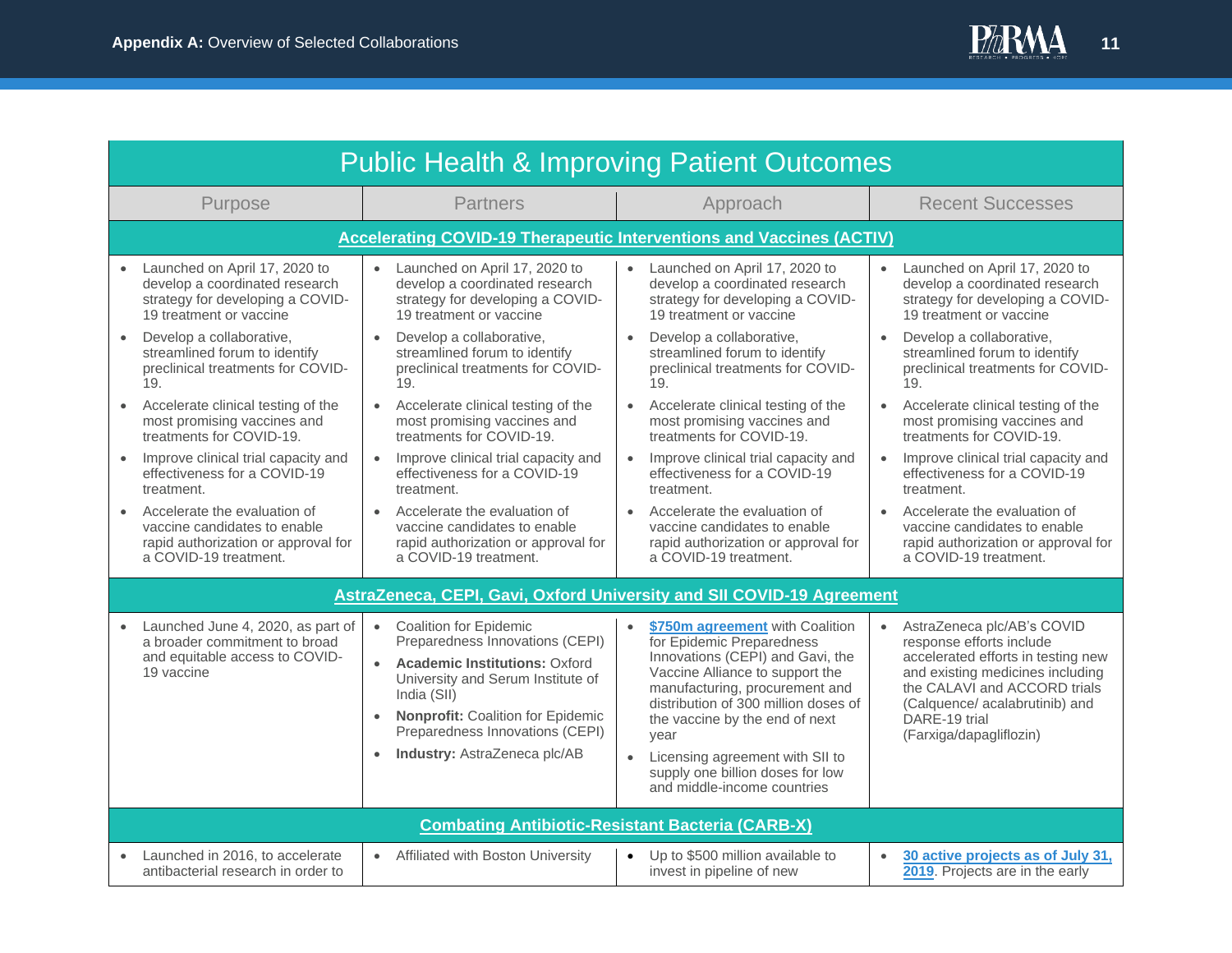

| address the global rising threat of<br>drug-resistant bacteria<br>Eliminate inappropriate use of<br>$\bullet$<br>antibiotics<br>Use alternative approaches to<br>$\bullet$<br>reduce the need for antibiotics<br>Ensure that antibiotics are<br>$\bullet$<br>available to those in need                                                                           | <b>Funding partners: Biomedical</b><br>$\bullet$<br>Advanced Research and<br>Development Authority (BARDA),<br>Office of the Assistant Secretary<br>for Preparedness and Response<br>(ASPR), National Institute of<br>Allergy and Infectious Diseases,<br>UK Aid Direct, Bill & Melinda<br>Gates Foundation, Wellcome<br>Trust, Germany's Federal Ministry<br>of Education and Research<br><b>Accelerators/Other Partners:</b><br>$\bullet$<br>California Life Sciences Institute<br>(CLSI), Centre for Cellular and<br>Molecular Platforms (C-CAMP),<br>Foundation for Innovative New<br>Diagnostics (FIND), German<br>Center for Infection Research<br>(DZIF), Institute for Life Sciences<br>Entrepreneurship (ILSE),<br>Massachusetts Biotechnology<br>Council (MassBio), RTI<br>International, Cystic Fibrosis<br>Foundation, The Defense Threat<br>Reduction Agency, Medicines for<br>Malaria Venture. | antibiotics, diagnostics, vaccines<br>and other life-saving products to<br>address drug resistant bacterial<br>infections<br>Portfolio consists of high-quality<br>$\bullet$<br>antibacterial products focused on<br>the most serious drug-resistant<br>bacteria identified by the WHO<br>and CDC<br><b>Global Accelerator Network</b><br>$\bullet$<br>provides scientific and business<br>support to speed up the<br>development of products. The<br>goal is to support these new<br>products through the early stages<br>of product development and<br>Phase 1 to help attract private or<br>public investment for further<br>clinical stage development | stages of preclinical development<br>through the end of Phase 1<br>In the 2018-19 fiscal year,<br>$\bullet$<br>announced seven new awards for<br>product developers. Also<br>announced funding for more than<br>20 new projects has been<br>approved, awaiting finalization of<br>the contracts.<br>47 projects to date funded<br>$\bullet$<br>10 accelerators worldwide<br>Of the \$500 million available to<br>invest, \$133.5 million invested<br>already |
|-------------------------------------------------------------------------------------------------------------------------------------------------------------------------------------------------------------------------------------------------------------------------------------------------------------------------------------------------------------------|--------------------------------------------------------------------------------------------------------------------------------------------------------------------------------------------------------------------------------------------------------------------------------------------------------------------------------------------------------------------------------------------------------------------------------------------------------------------------------------------------------------------------------------------------------------------------------------------------------------------------------------------------------------------------------------------------------------------------------------------------------------------------------------------------------------------------------------------------------------------------------------------------------------|------------------------------------------------------------------------------------------------------------------------------------------------------------------------------------------------------------------------------------------------------------------------------------------------------------------------------------------------------------------------------------------------------------------------------------------------------------------------------------------------------------------------------------------------------------------------------------------------------------------------------------------------------------|--------------------------------------------------------------------------------------------------------------------------------------------------------------------------------------------------------------------------------------------------------------------------------------------------------------------------------------------------------------------------------------------------------------------------------------------------------------|
|                                                                                                                                                                                                                                                                                                                                                                   |                                                                                                                                                                                                                                                                                                                                                                                                                                                                                                                                                                                                                                                                                                                                                                                                                                                                                                              | Gilead and Satcher Health Leadership Institute at Morehouse School of Medicine Partnership                                                                                                                                                                                                                                                                                                                                                                                                                                                                                                                                                                 |                                                                                                                                                                                                                                                                                                                                                                                                                                                              |
| Launched in 2020, to better<br>understand the racial disparities<br>that are occurring during the<br>COVID-19 pandemic<br>Develop a real time, public-facing<br>$\bullet$<br>and comprehensive health equity<br>data platform to help track and<br>address the impact of COVID-19<br>and other diseases on<br>communities of color in the United<br><b>States</b> | Satcher Health Leadership<br>$\bullet$<br>Institute at Morehouse School of<br>Medicine, Gilead Sciences, Inc.                                                                                                                                                                                                                                                                                                                                                                                                                                                                                                                                                                                                                                                                                                                                                                                                | Gilead initially provided \$1 million<br>$\bullet$<br>to support resources for tracking<br>health inequities. Also supports<br>the creation of a Black Health<br>Equity Alliance which will help<br>coordinate COVID-19 education,<br>training, information exchange<br>and dissemination, and policy<br>analysis                                                                                                                                                                                                                                                                                                                                          |                                                                                                                                                                                                                                                                                                                                                                                                                                                              |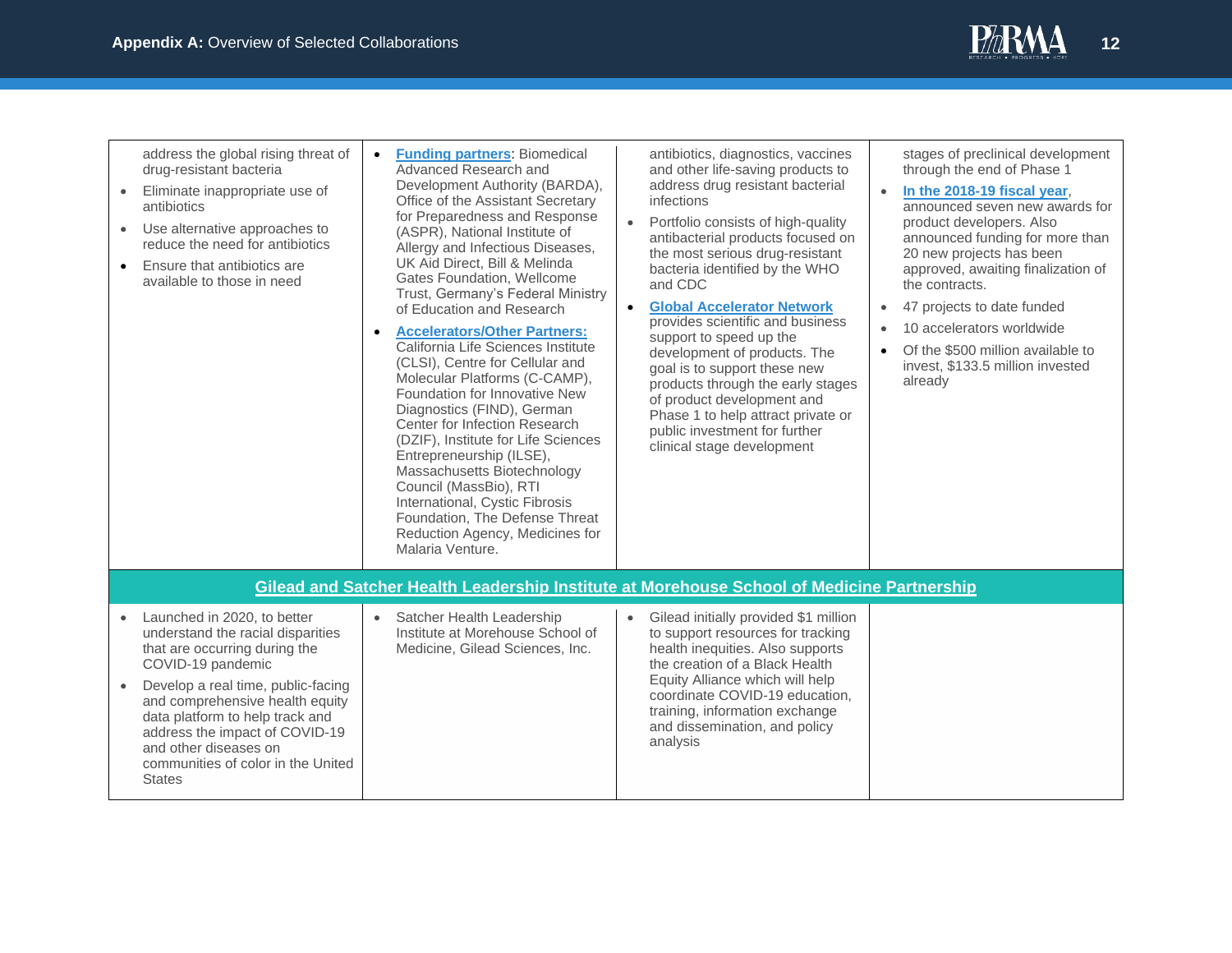

<span id="page-12-1"></span><span id="page-12-0"></span>

|           |                                                                                                                                                                                                                                                                                                                                                                                                                                                             | <b>Lilly-Indiana University Diabetes Impact Project</b>                                                                                                                                                                                                                                                                                                                                                                                  |                                                                                                                                                                                                                                                                                                                                                                                                                                                                                                                                                                                                                                                                                                                                                                                                                                                                                                                                                                                                                                                                                                                                                                                                                                                                                                                                                                                                                                                                                                                                                                                                                       |
|-----------|-------------------------------------------------------------------------------------------------------------------------------------------------------------------------------------------------------------------------------------------------------------------------------------------------------------------------------------------------------------------------------------------------------------------------------------------------------------|------------------------------------------------------------------------------------------------------------------------------------------------------------------------------------------------------------------------------------------------------------------------------------------------------------------------------------------------------------------------------------------------------------------------------------------|-----------------------------------------------------------------------------------------------------------------------------------------------------------------------------------------------------------------------------------------------------------------------------------------------------------------------------------------------------------------------------------------------------------------------------------------------------------------------------------------------------------------------------------------------------------------------------------------------------------------------------------------------------------------------------------------------------------------------------------------------------------------------------------------------------------------------------------------------------------------------------------------------------------------------------------------------------------------------------------------------------------------------------------------------------------------------------------------------------------------------------------------------------------------------------------------------------------------------------------------------------------------------------------------------------------------------------------------------------------------------------------------------------------------------------------------------------------------------------------------------------------------------------------------------------------------------------------------------------------------------|
| $\bullet$ | Launched in May 2018, and is a<br>neighborhood-based, data-driven<br>pilot in Indianapolis.<br>Seeks to address high incidence<br>of diabetes by focusing on three<br>neighborhoods with significant<br>health disparities and diabetes<br>prevalence rates that are<br>substantially higher than state and<br>national estiamtes<br>Builds off existing efforts Lilly has<br>developed in lower-income<br>communities in Mexico, India and<br>South Africa | Implementing partners:<br>$\bullet$<br>Eli Lilly & Company<br>Indiana University Richard M.<br>Fairbanks School of Public Health<br>(project lead)<br>Eskenazi Health<br>$\bullet$<br><b>Local Initiatives Support</b><br>with quality care.<br>Corporation Indianapolis<br>$\circ$<br>Marion County Public Health<br>$\bullet$<br>Department<br>living with diabetes<br>$\Omega$<br>complications.<br>to:<br>$\circ$<br>and<br>$\Omega$ | Community health workers hired<br>The \$7 million, five-year pilot has<br>and actively connecting residents<br>a multipronged approach targeting<br>to care.<br>primary to tertiary prevention of<br>Resident-led steering committees<br>$\bullet$<br>type 2 diabetes and utilizes<br>conducting monthly meetings to<br>community health workers to:<br>advance Diabetes Impact Project,<br>o help identify people with<br>including identification of primary<br>diabetes and connect them<br>prevention focus areas for each<br>neighborhood, such as food<br>reduce complications and<br>access, physical activity and life<br>stressors affecting health.<br>improve quality of life of people<br>Pilot is adapting to COVID-19<br>$\bullet$<br>increase awareness of risk<br>pandemic with community health<br>workers increasing virtual<br>factors for diabetes and<br>connections to enroll patients and<br>encourage people at high risk<br>leveraging social media for<br>to be screened so they can<br>communications. Resident-led<br>take action to prevent future<br>steering committees continue to<br>meet virtually.<br>O The pilot also includes resident-led<br>Global Lilly employees<br>neighborhood steering committees<br>participating in pilot through<br>volunteer opportunities.<br>assist the community health<br>Part of Lilly's 30×30 goal to reach<br>workers in reaching residents,<br>30 million people in resource-<br>limited settings annually by 2030.<br>to foster an environment<br>(physical and social) that<br>supports greater health and<br>well-being for all residents. |
|           |                                                                                                                                                                                                                                                                                                                                                                                                                                                             | <b>National Diabetes Prevention Program (National DPP)</b>                                                                                                                                                                                                                                                                                                                                                                               |                                                                                                                                                                                                                                                                                                                                                                                                                                                                                                                                                                                                                                                                                                                                                                                                                                                                                                                                                                                                                                                                                                                                                                                                                                                                                                                                                                                                                                                                                                                                                                                                                       |
|           | Launched in 2010, to address the<br>increasing burden of prediabetes<br>and type 2 diabetes in the U.S.<br>through evidence-based,<br>affordable and high-quality<br>lifestyle change programs<br>Provides a framework for diabetes<br>prevention efforts to help prevent                                                                                                                                                                                   | Partnership of public and private<br>$\bullet$<br>organizations including, federal<br>change programs, a key<br>agencies, state and local health<br>departments, national and<br>$\bullet$<br>community organizations,<br>employers, public and private<br>insurers, health care<br>$\bullet$<br>professionals, university                                                                                                               | Collaboration develops lifestyle<br>2016 ICER report concludes that<br>$\bullet$<br>the DPP programs provided "an<br>incremental or better" net health<br>component of the National DPP<br>benefit<br>These programs must meet<br>certain standards in order to be<br>CMS finalized 2016 rule to<br>$\bullet$<br>expand coverage of DPP program<br>formally recognized by the CDC<br>(called the Medicare Diabetes<br>Programs are required to use the<br>Prevention Program)<br><b>CDC-approved curriculum</b>                                                                                                                                                                                                                                                                                                                                                                                                                                                                                                                                                                                                                                                                                                                                                                                                                                                                                                                                                                                                                                                                                                       |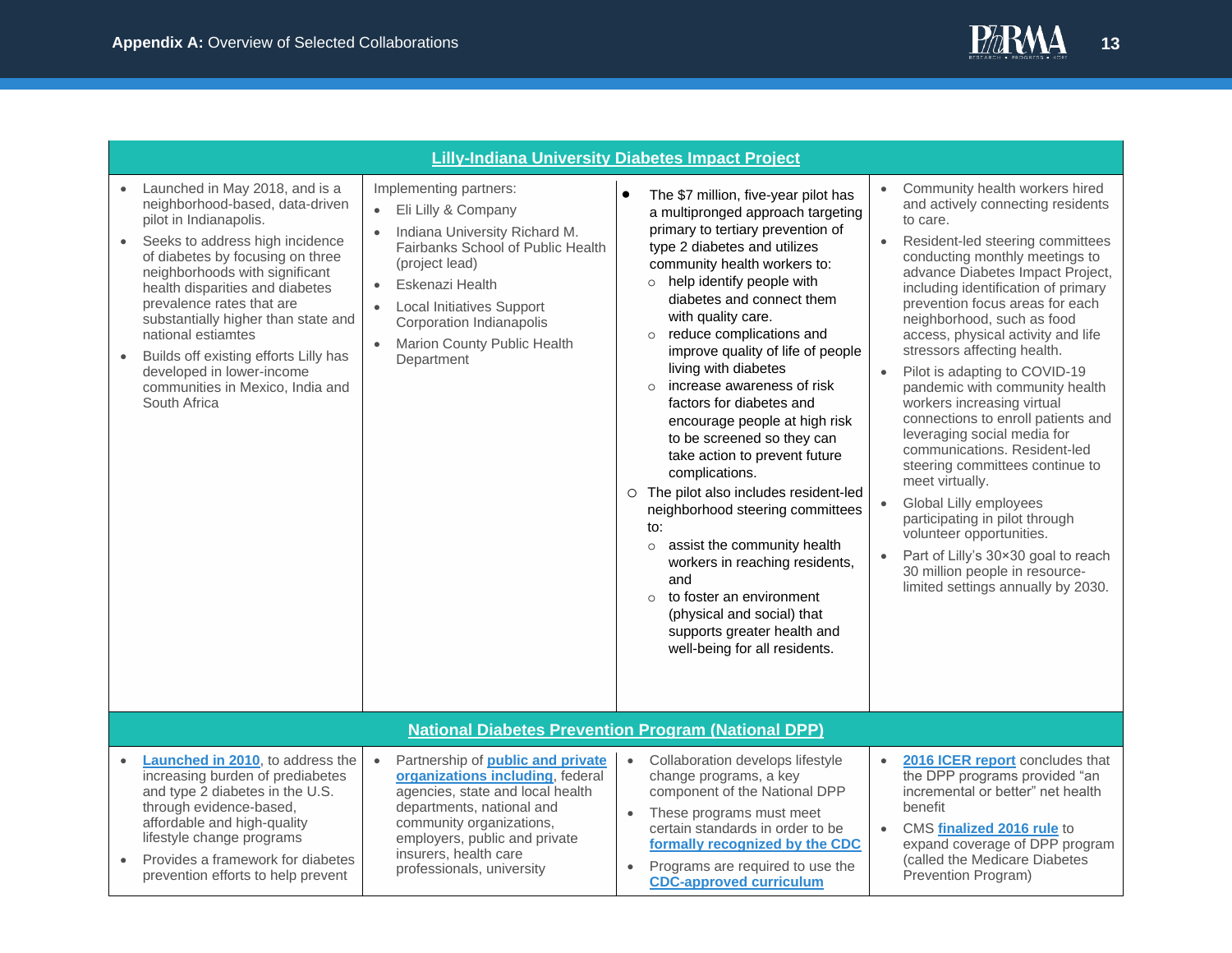

<span id="page-13-0"></span>

| type 2 diabetes and improve<br>overall patient health                                                                                                                                                                                                                                                                                                                                                                                                                           | community education programs,<br>businesses that focus on wellness<br>Does not publicly disclose any<br>$\bullet$<br>direct biopharmaceutical<br>partnerships<br>Collaboration is the largest<br>$\bullet$<br>national preventative effort to<br>address type 2 diabetes.                                                                                                                                                                                                                                                                                                                                                                                                                                                                                                                                                                                                                                                                                                                                | regarding the duration, intensity<br>and reporting requirements.<br><b>Programs seek to train</b><br>$\bullet$<br>community organizations so that<br>they can run the lifestyle change<br>program effectively; increase<br>referrals to and participation in<br>CDC-recognized lifestyle change<br>programs; Increase coverage by<br>employers, public and private<br>insurers<br>Programs are <b>research-based</b><br>and focus on healthy eating and<br>physical activity | <b>CDC expands DPP</b><br>$\bullet$<br>infrastructure in 2017 to 12<br>corporative agreements for a 5<br>year timeframe to build out the<br>National DPP infrastructure in<br>underserved areas in an effort to<br>reduce health disparities for adults<br>with prediabetes or at high risk for<br>type 2 diabetes                                                                                                                                                                                                                                                                  |
|---------------------------------------------------------------------------------------------------------------------------------------------------------------------------------------------------------------------------------------------------------------------------------------------------------------------------------------------------------------------------------------------------------------------------------------------------------------------------------|----------------------------------------------------------------------------------------------------------------------------------------------------------------------------------------------------------------------------------------------------------------------------------------------------------------------------------------------------------------------------------------------------------------------------------------------------------------------------------------------------------------------------------------------------------------------------------------------------------------------------------------------------------------------------------------------------------------------------------------------------------------------------------------------------------------------------------------------------------------------------------------------------------------------------------------------------------------------------------------------------------|------------------------------------------------------------------------------------------------------------------------------------------------------------------------------------------------------------------------------------------------------------------------------------------------------------------------------------------------------------------------------------------------------------------------------------------------------------------------------|-------------------------------------------------------------------------------------------------------------------------------------------------------------------------------------------------------------------------------------------------------------------------------------------------------------------------------------------------------------------------------------------------------------------------------------------------------------------------------------------------------------------------------------------------------------------------------------|
|                                                                                                                                                                                                                                                                                                                                                                                                                                                                                 | <b>NIH Helping to End Addiction Long-Term (HEAL) Initiative</b>                                                                                                                                                                                                                                                                                                                                                                                                                                                                                                                                                                                                                                                                                                                                                                                                                                                                                                                                          |                                                                                                                                                                                                                                                                                                                                                                                                                                                                              |                                                                                                                                                                                                                                                                                                                                                                                                                                                                                                                                                                                     |
| Launched in 2018, the trans-<br>$\bullet$<br>agency initiative seeks to provide<br>scientific solutions to the national<br>crisis of opioid misuse, overdose<br>and addiction by accelerating<br>research, discovery and<br>preclinical development of non-<br>addictive treatments for pain to<br>address the opioid crisis<br><b>Initiative seeks</b> to inform and<br>$\bullet$<br>establish the best pain<br>management strategies for acute<br>and chronic pain conditions | National Institutes of Health (NIH)<br>$\bullet$<br>engaged in a yearlong<br>consultation with patients,<br>advocates, academic experts,<br>private sector leaders, and federal<br>partners to identify the greatest<br>research needs and areas of<br>opportunity to address the opioid<br>crisis<br><b>Government Agencies: National</b><br>$\bullet$<br>Institutes of Health (NIH), Center<br>for Drug Evaluation and Research<br>(CDER), U.S. Food and Drug<br>Administration (FDA)<br><b>Academic Institutions:</b><br>$\bullet$<br>University of California - San<br>Francisco, UPenn Medical School,<br>Harvard Medical School.<br>University of Washington,<br>University of Utah, Washington<br>University, University of Vermont,<br>University of California- San<br>Diego, University of North<br>Carolina, Northwestern University,<br>Virginia Commonwealth University<br><b>Nonprofits: Advanced Medical</b><br>$\bullet$<br><b>Technology Association</b><br>(AdvaMed), American Medical | $\bullet$<br><b>Study areas of focus include</b><br>therapeutic options for opioid<br>addiction, overdose prevention,<br>and reversal; Treatments for<br>infants with NAS/NOWS:<br>prevention and treatment<br>strategies for opioid addiction;<br>biological underpinnings of<br>chronic pain<br>Initiative supports the full<br>$\bullet$<br>spectrum of research efforts to<br>improve pain management and<br>enhance treatment for opioid<br>misuse and addiction        | HEAL has contributed \$500<br>$\bullet$<br>million annually to over 400<br>research projects<br><b>Research highlights</b> span across<br>$\bullet$<br>the following <b>areas</b> : Translation of<br>research to practice for the<br>treatment of opioid addiction; New<br>strategies to prevent and treat<br>opioid addiction; Enhanced<br>outcomes for infants and children<br>exposed to opioids; Novel<br>medication options for opioid use<br>disorder and overdose; Clinical<br>research in pain management;<br>Preclinical and translational<br>research in pain management |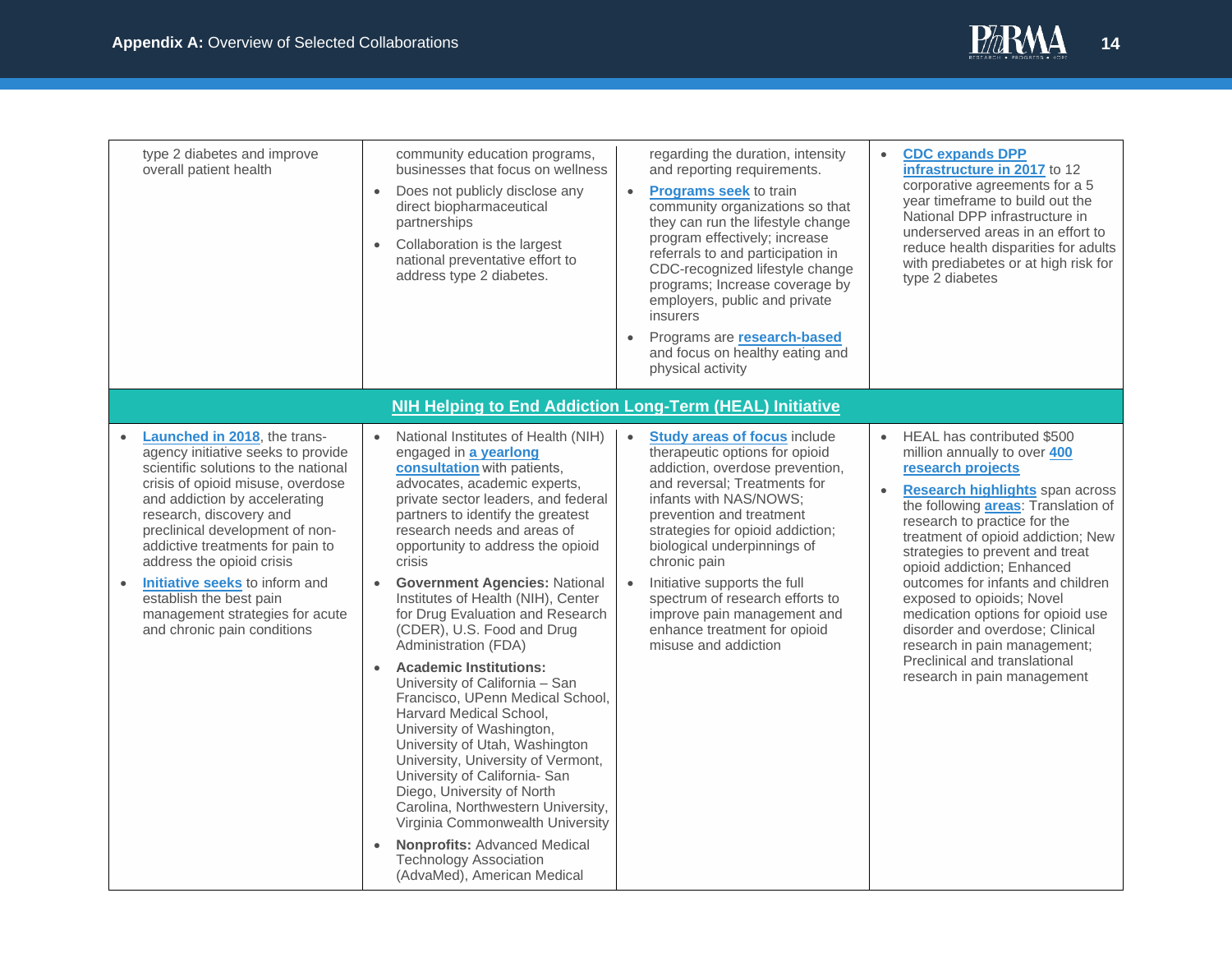

<span id="page-14-0"></span>

|                                                                                                                                                                                                                                                                                                                                                                                                                                                                                                           | Association (AMA), Biotechnology<br>Innovation Organization (BIO),<br>Chronic Pain Research Alliance,<br>Pharmaceutical Research and<br>Manufacturers of America<br>(PhRMA)<br><b>Insurer:</b> Kaiser Permanente<br>$\bullet$<br><b>Industry:</b> Amgen Inc., Avid<br>$\bullet$<br>Radiopharmaceuticals Inc.,<br>Janssen Pharmaceutical<br>Companies of Johnson &<br>Johnson, Pfizer Inc., Indivior<br>PLC, Medtronic plc.                                                                                                                                                                                                                                                                                                                                                                                                                                                                                                                                                                     |                                                                                                                                                                                                                                                                                                                                                                                                                                                                                                                                                                                                                                                                                                                                                                                |                                                                                                                                                                                                                                                                                                                                                                                                                                                                                                                                                                                                            |
|-----------------------------------------------------------------------------------------------------------------------------------------------------------------------------------------------------------------------------------------------------------------------------------------------------------------------------------------------------------------------------------------------------------------------------------------------------------------------------------------------------------|------------------------------------------------------------------------------------------------------------------------------------------------------------------------------------------------------------------------------------------------------------------------------------------------------------------------------------------------------------------------------------------------------------------------------------------------------------------------------------------------------------------------------------------------------------------------------------------------------------------------------------------------------------------------------------------------------------------------------------------------------------------------------------------------------------------------------------------------------------------------------------------------------------------------------------------------------------------------------------------------|--------------------------------------------------------------------------------------------------------------------------------------------------------------------------------------------------------------------------------------------------------------------------------------------------------------------------------------------------------------------------------------------------------------------------------------------------------------------------------------------------------------------------------------------------------------------------------------------------------------------------------------------------------------------------------------------------------------------------------------------------------------------------------|------------------------------------------------------------------------------------------------------------------------------------------------------------------------------------------------------------------------------------------------------------------------------------------------------------------------------------------------------------------------------------------------------------------------------------------------------------------------------------------------------------------------------------------------------------------------------------------------------------|
|                                                                                                                                                                                                                                                                                                                                                                                                                                                                                                           |                                                                                                                                                                                                                                                                                                                                                                                                                                                                                                                                                                                                                                                                                                                                                                                                                                                                                                                                                                                                | <b>Operation Warp Speed</b>                                                                                                                                                                                                                                                                                                                                                                                                                                                                                                                                                                                                                                                                                                                                                    |                                                                                                                                                                                                                                                                                                                                                                                                                                                                                                                                                                                                            |
| Launched on May 15, 2020,<br>partnership aims to deliver 300<br>million doses of COVID-19<br>vaccine by January 2021, as part<br>of a broader strategy to accelerate<br>the development, manufacturing,<br>and distribution of COVID-19<br>countermeasures (vaccines,<br>therapeutics, and diagnostic)<br>Support investment and<br>$\bullet$<br>coordination of countermeasure<br>development allowing for<br>accelerated delivery to patients<br>while adhering to standards for<br>safety and efficacy | Partnership effort among<br>components of the Department of<br><b>Health and Human Services</b><br>(HHS), including the Centers for<br>Disease Control and Prevention<br>(CDC), the Food and Drug<br>Administration (FDA), the National<br>Institutes of Health (NIH), and the<br><b>Biomedical Advanced Research</b><br>and Development Authority<br>(BARDA), and the Department of<br>Defense (DoD). OWS engages<br>with private firms and other<br>federal agencies, including the<br>Department of Agriculture, the<br>Department of Energy, and the<br>Department of Veterans Affairs. It<br>will coordinate existing HHS-wide<br>efforts, including the NIH's<br>Accelerating COVID-19<br>Therapeutic Interventions and<br>Vaccines (ACTIV) partnership,<br>NIH's Rapid Acceleration of<br>Diagnostics (RADx) initiative, and<br>work by BARDA.<br>Congress has directed almost<br>\$10 billion to this effort through<br>supplemental funding, including<br>the CARES Act, and Congress | • The partnership will<br>accelerate the development,<br>manufacturing, distribution of<br>COVID-19 countermeasure<br>Partnership will select the most<br>$\bullet$<br>promising countermeasure<br>candidates and provide<br>coordinated government support<br>to accelerate development while<br>maintaining standards for safety<br>and efficacy<br>Through federal government<br>$\bullet$<br>investment, manufacturing<br>capacity for selected candidates is<br>advanced while they are still in<br>development, rather than scaled<br>up after approval or authorization;<br>Partnership will expand domestic<br>$\bullet$<br>manufacturing and supplies of<br>specialized materials and<br>resources, such as glass vials,<br>that can be necessary for<br>distribution | Efforts to support vaccine<br>development as of 8/7/20:<br>Treatment candidates include<br>$\bullet$<br>Johnson & Johnson, Moderna,<br>Inc., and AstraZeneca plc/AB,<br>Regeneron Pharmaceuticals,<br>Novavax, Inc., Pfizer Inc.,<br>GlaxoSmithKline plc.<br>Manufacturing capacities granted<br>to Johnson & Johnson, Moderna,<br>Inc., AstraZeneca plc/AB,<br><b>Emergent BioSolutions, Texas</b><br>A&M University and Fujifilm<br>Holdings Corporation, Grand<br>River Aseptic Manufacturing Inc.,<br>(GRAM)<br>Distribution efforts include<br>ApiJect, Systems, Corp.<br>and SiO2 Materials Science. |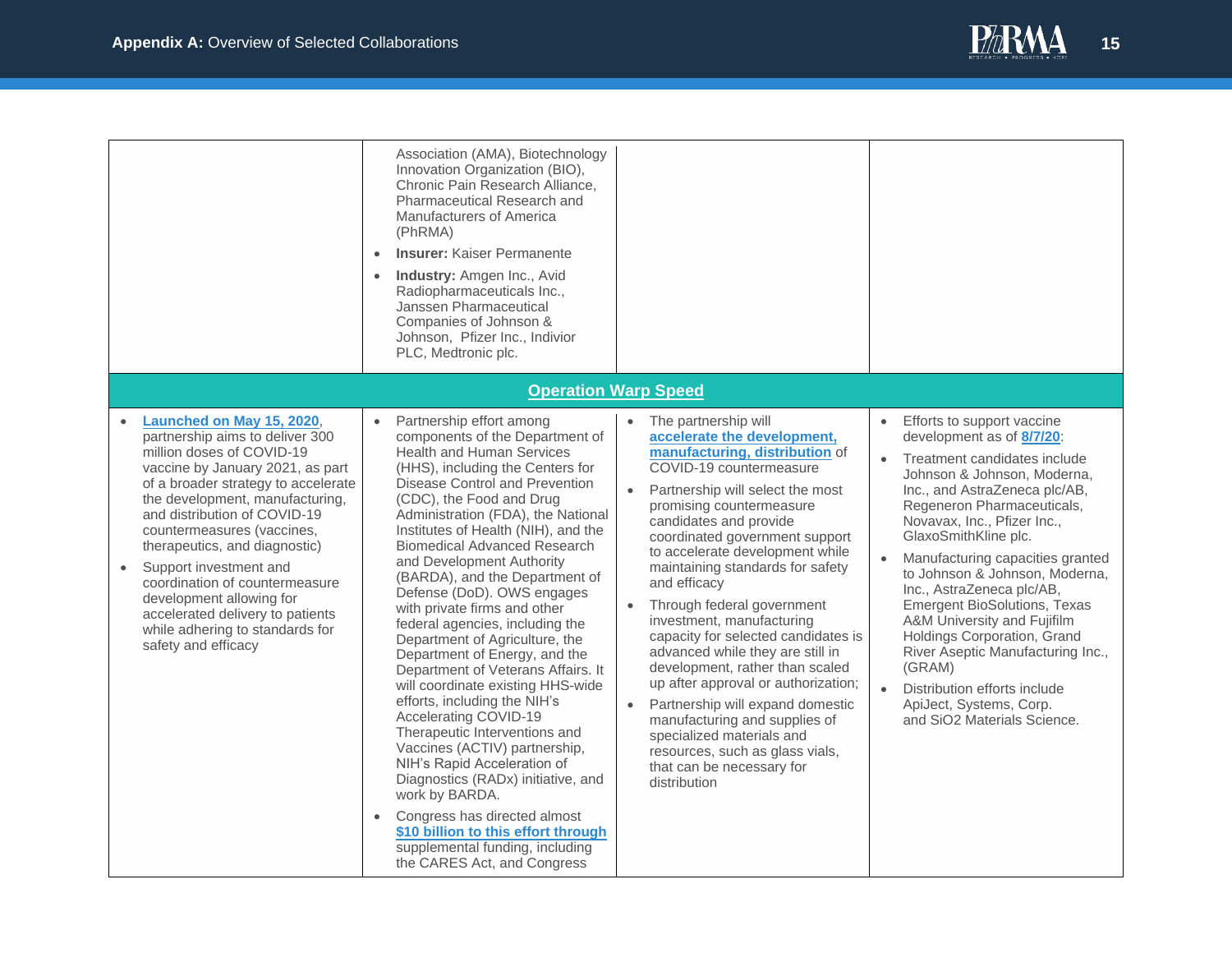

<span id="page-15-0"></span>

|                                                                                                                                                                                     | has appropriated other flexible<br>funding.                                                                                                                                                                   |                        |                                                                                                                                                                                                                                                                                                                                                                                                                                                                                                                                                                                                                                                                                 |           |                                                                                                                                                           |
|-------------------------------------------------------------------------------------------------------------------------------------------------------------------------------------|---------------------------------------------------------------------------------------------------------------------------------------------------------------------------------------------------------------|------------------------|---------------------------------------------------------------------------------------------------------------------------------------------------------------------------------------------------------------------------------------------------------------------------------------------------------------------------------------------------------------------------------------------------------------------------------------------------------------------------------------------------------------------------------------------------------------------------------------------------------------------------------------------------------------------------------|-----------|-----------------------------------------------------------------------------------------------------------------------------------------------------------|
|                                                                                                                                                                                     | <b>Gilead HepConnect</b>                                                                                                                                                                                      |                        |                                                                                                                                                                                                                                                                                                                                                                                                                                                                                                                                                                                                                                                                                 |           |                                                                                                                                                           |
| Five year initiative to help address<br>the <i>increase</i> in Hepatitis C virus<br>and support community<br>partnerships in Indiana,<br>Kentucky, Tennessee and North<br>Carolina. | 44 grantees representing local<br>community based organizations<br>in Indiana, Kentucky, Tennessee<br>and North Carolina<br>Grantees range from non-profits<br>to local health departments and<br>ministries. | $\bullet$<br>$\bullet$ | In partnership with community<br>organizations, the initiative<br>provides grants to develop and<br>implement evidence-based<br>solutions the meet the needs of<br>people most affected by the opioid<br>crisis<br>Expand screening and linkage to<br>care by testing for the virus and<br>ensuring those who need it can<br>access appropriate care<br>Support harm reduction and<br>community education<br>Activate healthcare infrastructure<br>by building resources know-how<br>and capacity in communities<br>where the need is greatest<br>Grantee funding for harm<br>reduction services and new<br>strategies to engage and educate<br>the community on harm reduction | $\bullet$ | In 2019, HepConnect announced<br>44 grantees representing \$5.3<br>million in local support across<br>Indiana, Kentucky, Tennessee<br>and North Carolina. |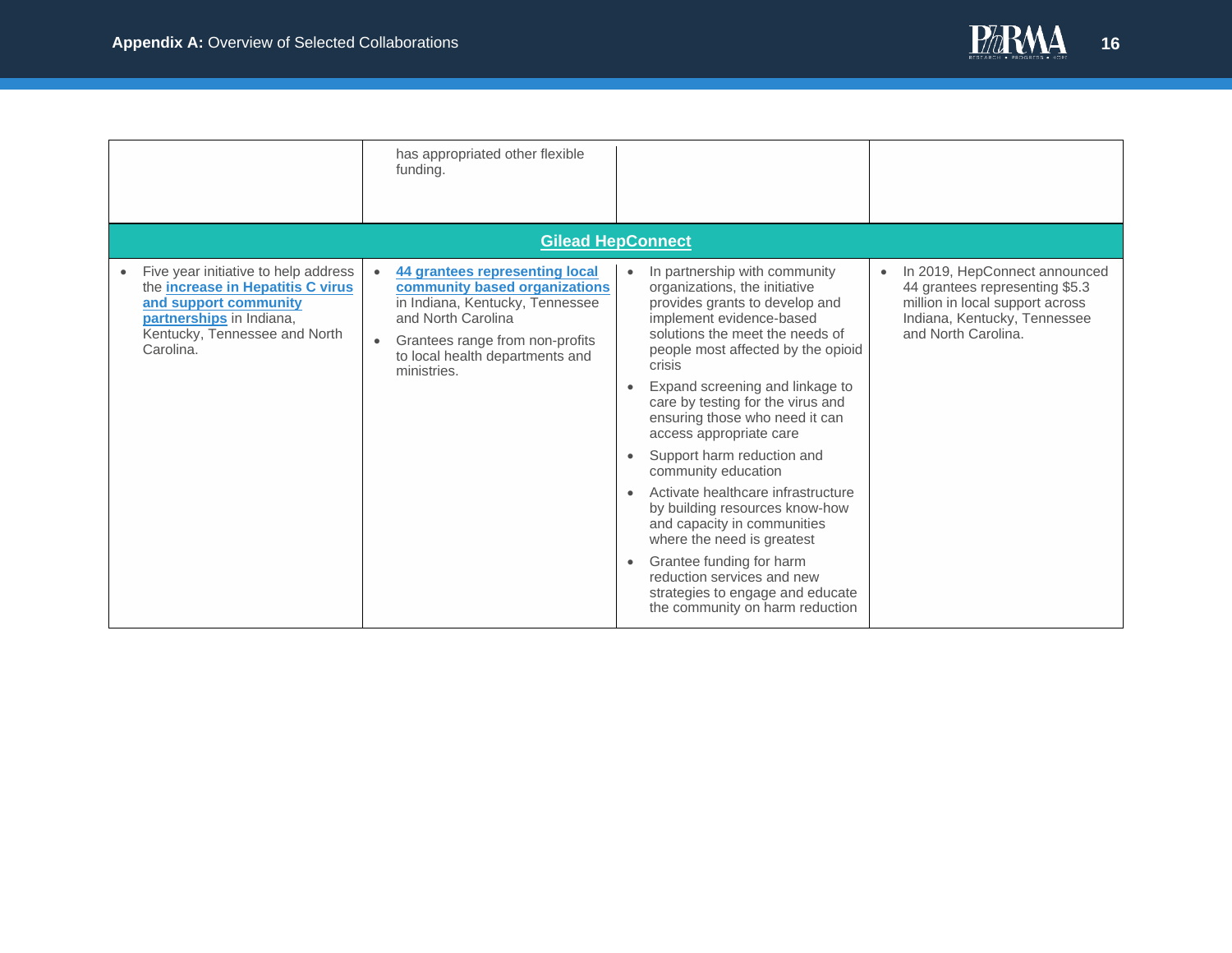

<span id="page-16-1"></span><span id="page-16-0"></span>

| <b>Manufacturing &amp; Distribution</b>                                                                                                                                                                                                                                                                                                                                                                                                                                                                                                                                                                                                                                                                                                     |                                                                                                                                                                                                                                                                                                                                                                                                                                                                                                                                                                                                                                                                                                                                                                                                                                                                                                                                                                                                                                 |                                                                                                                                                                                                                                       |                         |  |  |
|---------------------------------------------------------------------------------------------------------------------------------------------------------------------------------------------------------------------------------------------------------------------------------------------------------------------------------------------------------------------------------------------------------------------------------------------------------------------------------------------------------------------------------------------------------------------------------------------------------------------------------------------------------------------------------------------------------------------------------------------|---------------------------------------------------------------------------------------------------------------------------------------------------------------------------------------------------------------------------------------------------------------------------------------------------------------------------------------------------------------------------------------------------------------------------------------------------------------------------------------------------------------------------------------------------------------------------------------------------------------------------------------------------------------------------------------------------------------------------------------------------------------------------------------------------------------------------------------------------------------------------------------------------------------------------------------------------------------------------------------------------------------------------------|---------------------------------------------------------------------------------------------------------------------------------------------------------------------------------------------------------------------------------------|-------------------------|--|--|
| Purpose                                                                                                                                                                                                                                                                                                                                                                                                                                                                                                                                                                                                                                                                                                                                     | <b>Partners</b>                                                                                                                                                                                                                                                                                                                                                                                                                                                                                                                                                                                                                                                                                                                                                                                                                                                                                                                                                                                                                 | Approach                                                                                                                                                                                                                              | <b>Recent Successes</b> |  |  |
|                                                                                                                                                                                                                                                                                                                                                                                                                                                                                                                                                                                                                                                                                                                                             |                                                                                                                                                                                                                                                                                                                                                                                                                                                                                                                                                                                                                                                                                                                                                                                                                                                                                                                                                                                                                                 | <b>Accelerating Medicines Partnership (AMP)</b>                                                                                                                                                                                       |                         |  |  |
| Launched in 2014 with three<br>focus areas: address relevant<br>challenges to rheumatoid arthritis,<br>systemic lupus erythematosus,<br>Alzheimer's disease, and type 2<br>diabetes<br>Generate pre-competitive,<br>disease-specific data that will be<br>made publicly accessible to the<br>broad biomedical community<br>Enhanced systems-level<br>understanding of gene expression<br>and signaling in specific tissues<br>from affected end organs and<br>blood cells<br>Ascertain and define biological<br>pathways in order to identify<br>relevant drug targets for the<br>treatment of autoimmune<br>diseases<br>Increase number of new<br>diagnostics and therapies for<br>patients and reduce time and cost<br>of developing them | Government: National Institutes of<br>Health (NIH), U.S. Food and Drug<br>Administration (FDA).<br>Industry: AbbVie Inc., Biogen Inc.,<br>Bristol Myers Squibb (BMS),<br>Celgene Corporation,<br>GlaxoSmithKline plc, Janssen<br><b>Pharmaceutical Companies of</b><br>Johnson & Johnson, Eli Lilly and<br>Company, Merck & Co. Inc.,<br>d.b.a., Pfizer Inc., Sanofi Pasteur,<br><b>Takeda Pharmaceutical Company</b><br>Limited, Verily Life Sciences<br>Non-profit: Alzheimer's<br>Association, Alzheimer's Drug<br>Discovery Foundation, American<br>Diabetes Association, Arthritis<br>Foundation, Foundation for the<br>National Institutes of Health<br>(FNIH), Geoffrey Beene<br>Foundation, Juvenile Diabetes<br>Research Foundation (JDRF),<br>Lupus Foundation of America,<br>Alliance for Lupus Research, The<br>Michael J. Fox Foundation for<br>Parkinson's Research,<br>Pharmaceutical Research and<br><b>Manufacturers of America</b><br>(PhRMA), Rheumatology<br>Research Foundation, US Against<br>Alzheimer's | Identify novel way of validating<br>$\bullet$<br>promising biological targets for<br>diagnostic and drug development<br>Initial focus on RA and lupus with<br>$\bullet$<br>potential to expand 2018 project<br>on Parkinson's disease |                         |  |  |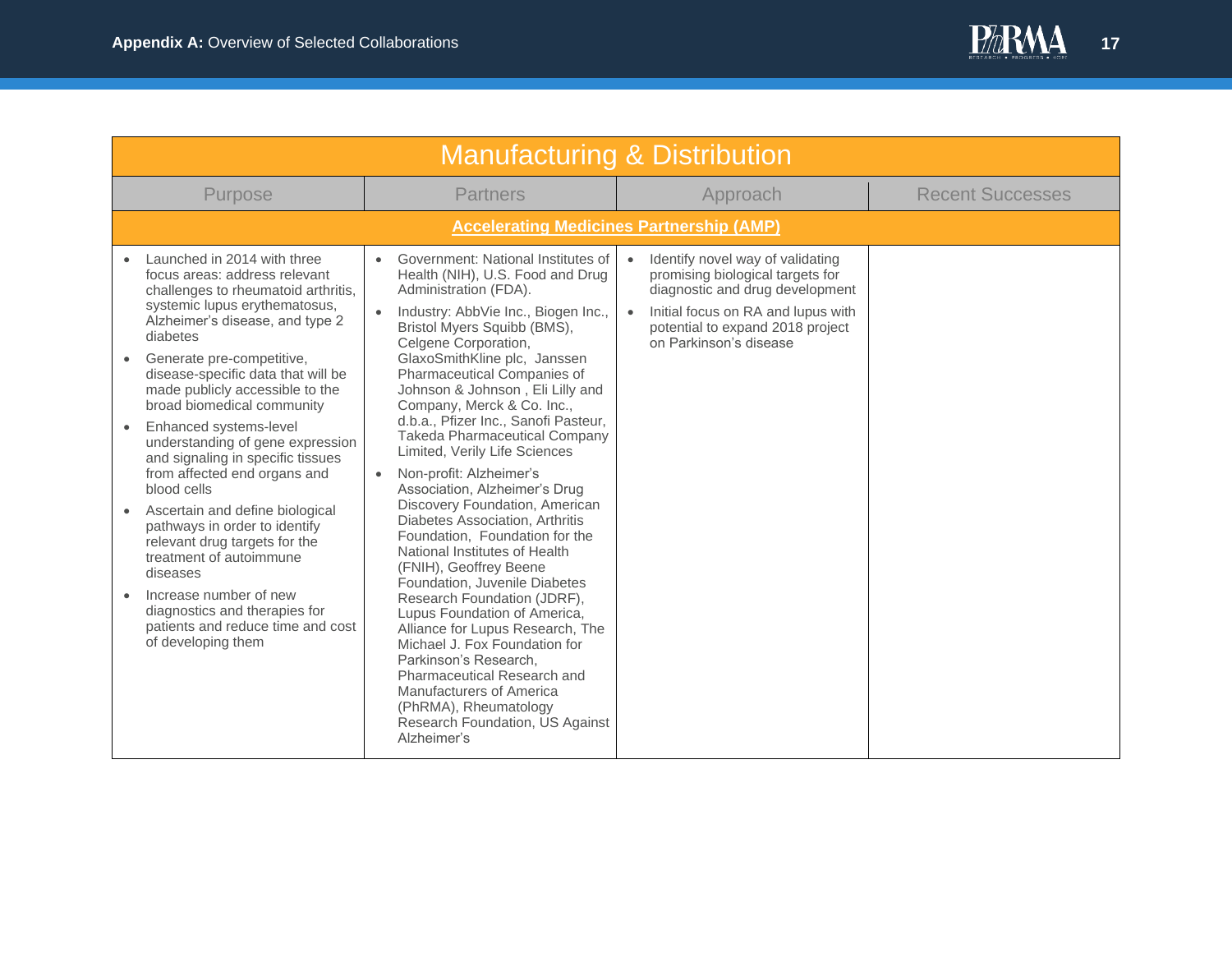<span id="page-17-0"></span>

|                                                                                                                                                                                                                                                                                                                                                                                                                                                                                                                                                                                                                                                                                                                                                                            | <b>Advanced Regenerative Manufacturing Institute</b>                                                                                                                                                                                                                                                                                                                                                                                                                                                                                                                                                                                                                                                                                                                                                                                                                                                                                                                                                                                                                                                                                     |                                                                                                                                                                                                                                                                                                                                                                                                                                                                                                                                                                                                                                                                                                                                                                                                                                                                                             |                                                                                                                                                                                                                              |  |  |  |
|----------------------------------------------------------------------------------------------------------------------------------------------------------------------------------------------------------------------------------------------------------------------------------------------------------------------------------------------------------------------------------------------------------------------------------------------------------------------------------------------------------------------------------------------------------------------------------------------------------------------------------------------------------------------------------------------------------------------------------------------------------------------------|------------------------------------------------------------------------------------------------------------------------------------------------------------------------------------------------------------------------------------------------------------------------------------------------------------------------------------------------------------------------------------------------------------------------------------------------------------------------------------------------------------------------------------------------------------------------------------------------------------------------------------------------------------------------------------------------------------------------------------------------------------------------------------------------------------------------------------------------------------------------------------------------------------------------------------------------------------------------------------------------------------------------------------------------------------------------------------------------------------------------------------------|---------------------------------------------------------------------------------------------------------------------------------------------------------------------------------------------------------------------------------------------------------------------------------------------------------------------------------------------------------------------------------------------------------------------------------------------------------------------------------------------------------------------------------------------------------------------------------------------------------------------------------------------------------------------------------------------------------------------------------------------------------------------------------------------------------------------------------------------------------------------------------------------|------------------------------------------------------------------------------------------------------------------------------------------------------------------------------------------------------------------------------|--|--|--|
| Seeks to make practical the<br>large-scale manufacturing of<br>engineered tissues and tissue-<br>related technologies, to benefit<br>existing industries and grow new<br>ones.<br>Develop disruptive cell- and<br>tissue-based technologies<br>across five thrust areas<br>Produce modular and scalable<br>GMP-compliant manufacturing<br>processes and integrated<br>technologies across technology<br>and manufacturing-readiness<br>levels<br>Develop and standardize<br>manufacturing best practices<br>throughout the industry<br>Close the skills gap in tissue and<br>organ manufacturing by<br>providing training opportunities<br>to interested students<br>Disseminate knowledge and<br>$\bullet$<br>enabling technologies to<br>encourage continued innovation. | Manufacturing USA (MII)<br>initiated BioFabUSA program<br>and is sustained in-part by the<br><b>Advanced Regenerative</b><br>Manufacturing Institute (ARMI)<br>and the Department of Defense<br>$(DoD)$ .<br><b>Industry: Advanced Silicon</b><br>Group, Advanced Solutions Life<br>Sciences, Boston Scientific<br>Corporation, Cell X<br>Technologies, CollPlant<br>Biotechnologies Ltd., Curable,<br><b>DEKA Research and</b><br>Development, Embody, Inc.,<br>Fibercell Systems Inc, GE<br>Healthcare, Johnson & Johnson,<br>Mayo Clinic, Medtronic plc,<br>Microsoft Corporation,<br>Miromatrix Medical, Inc., O2M<br>Technologies, OrganaBio, STEL<br>Technologies, LLC, Rockwell<br>Automation Inc., Rooster Bio<br>Inc., United Therapeutics<br>Corporation, Pluristyx, Inc.,<br>Trailhead Biosystems Inc.<br><b>Academics: Arizona State</b><br>University, University of<br>California Los Angeles, Carnegie<br>Mellon University, University of<br>Connecticut, University of<br>Massachusetts Lowell.<br>University of New Hampshire,<br>Texas Heart Institute, University<br>of Virginia, Worcester<br>Polytechnic Institute | <b>Regulatory and preclinical</b><br>$\bullet$<br>consulting are some of the<br>member support services<br><b>Advanced Regenerative</b><br>Manufacturing Institute (ARMI)<br>provides to its members as part<br>of the Advanced Regenerative<br>Manufacturing Institute's<br>BioFabUSA program.<br>Regulatory and preclinical<br>$\bullet$<br>consulting services seek to<br>support the Advanced<br>Regenerative Manufacturing<br>Institute's BioFabUSA program<br>as part of ARMI's larger mission<br>to support existing industries and<br>grow new ones.<br><b>Advanced Regenerative</b><br>$\bullet$<br>Manufacturing Institute's<br>BioFabUSA integrates innovative<br>cell and tissue cultures with<br>advances in biofabrication,<br>automation, robotics, and<br>analytical technologies to create<br>disruptive research and<br>development tools and<br>manufacturing processes. | 2019 developments: Announced the<br>$\bullet$<br>Fall 2019 Project and are seeking<br>applications. Projects are divided into<br>three areas: Education and Workforce<br>Development, Technology, and the<br>Tissue Foundry. |  |  |  |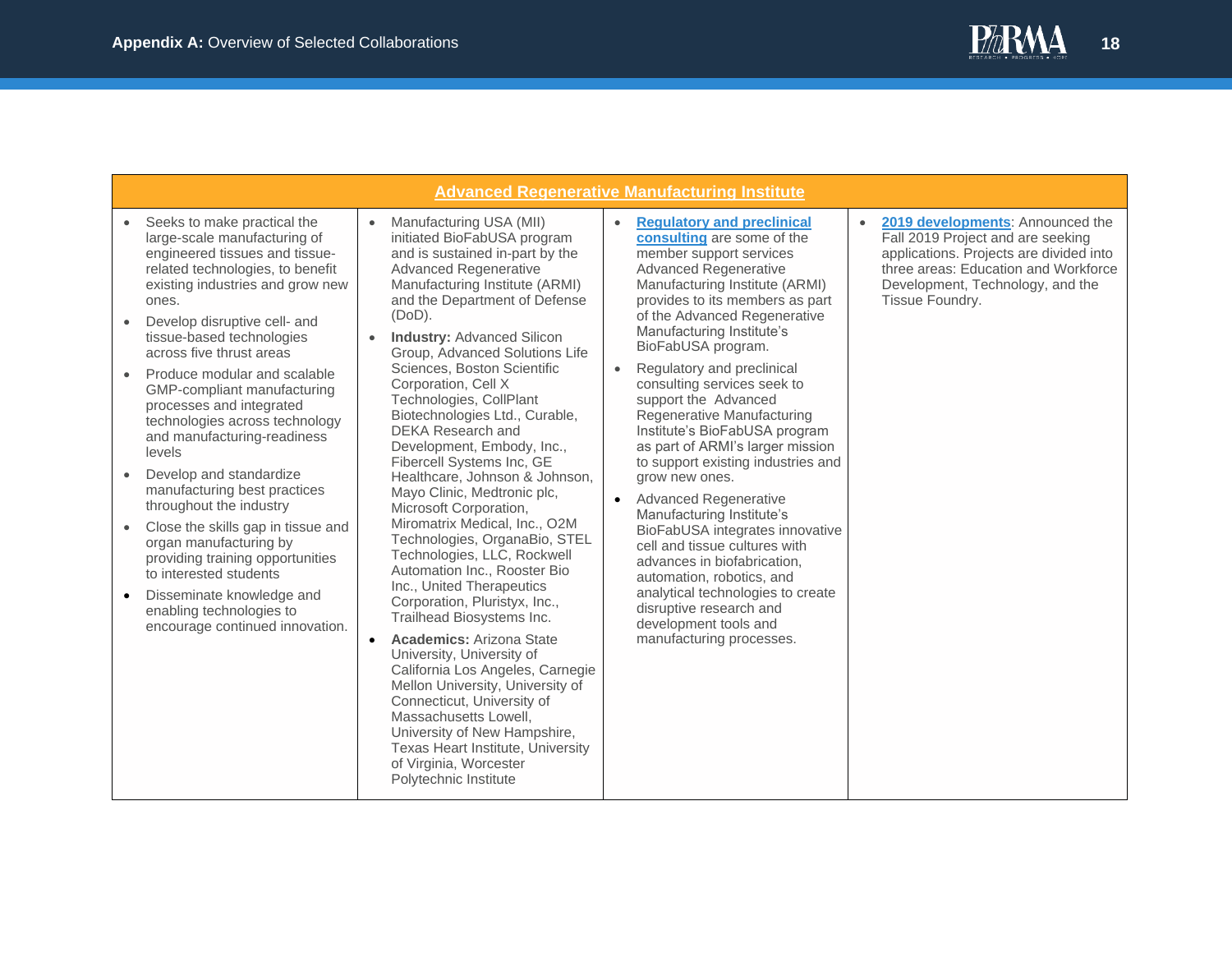

<span id="page-18-0"></span>

| <b>Critical Path Institute (C-PATH)</b>                                                                                                                                                                                                                                                                                                                   |                                                                                                                                                                                                                                                                                                                                                                                          |                                                                                                                                                                                                                                                                                                                                                                                                                                                                                                                                                                                                                                                                                                                                                                                                                                                                                                                                                                                                   |                                                                                                                                                                                                                                                                                                                                                                                                                                                                                                                                                                                                                                                                                                     |  |  |  |
|-----------------------------------------------------------------------------------------------------------------------------------------------------------------------------------------------------------------------------------------------------------------------------------------------------------------------------------------------------------|------------------------------------------------------------------------------------------------------------------------------------------------------------------------------------------------------------------------------------------------------------------------------------------------------------------------------------------------------------------------------------------|---------------------------------------------------------------------------------------------------------------------------------------------------------------------------------------------------------------------------------------------------------------------------------------------------------------------------------------------------------------------------------------------------------------------------------------------------------------------------------------------------------------------------------------------------------------------------------------------------------------------------------------------------------------------------------------------------------------------------------------------------------------------------------------------------------------------------------------------------------------------------------------------------------------------------------------------------------------------------------------------------|-----------------------------------------------------------------------------------------------------------------------------------------------------------------------------------------------------------------------------------------------------------------------------------------------------------------------------------------------------------------------------------------------------------------------------------------------------------------------------------------------------------------------------------------------------------------------------------------------------------------------------------------------------------------------------------------------------|--|--|--|
| Launched in 2005 seeking to<br>$\bullet$<br>speed up and reduce the costs<br>of medical product development<br>by creating new data standards,<br>measurement standards, and<br>methods standards to aid in the<br>scientific evaluation of the<br>efficacy and safety of new<br>therapies<br>Created under the FDA's Critical<br>Path initiative program | U.S. Food and Drug<br>$\bullet$<br>Administration (FDA), University<br>of Arizona, State of Arizona,<br>SFAZ - Science Foundation of<br>Arizona<br>Partnership with CDISC (Clinical<br>$\bullet$<br>Data Interchange Standards<br>Consortium) to form CFAST<br>(Coalition For Accelerating<br>Standards and Therapies) in<br>2012<br>Additional partnerships listed in<br>annual reports | Acts as an independent third<br>$\bullet$<br>party to form and lead public-<br>private consortia/programs in a<br>pre-competitive collaboration<br>and data sharing effort<br>Consortium model helps to de-<br>$\bullet$<br>risk decision during development<br>and regulatory review process<br>for novel medical products<br>Unique expertise working to<br>achieve outlined core<br>competencies: Regulatory<br>qualification of preclinical, and<br>clinical biomarkers and novel<br>methodologies for safety,<br>efficacy, and trial enrichment;<br>Development and qualification of<br>clinical outcome assessment<br>tools: Development of<br>quantitative modeling and<br>simulation tools; Regulatory<br>acceptance of nonclinical tools<br>for medical product<br>development; Clinical data<br>standards development;<br>Provision of large-scale data<br>solutions for scientific research:<br>Forming and managing large<br>international consortia; Impact<br>on Regulatory Science | COA Qualification from U.S. Food and<br>$\bullet$<br>Drug Administration for Asthma<br>Daytime Symptom Diary (ADSD)<br>and Asthma Nighttime Symptom<br>Diary (ANSD)<br>Qualification of drug-induced kidney<br>injury (DIKI) clinical safety biomarker,<br>composite measure<br>COA Qualification from U.S. Food and<br>Drug Administration for the Non-Small<br>Cell Lung Cancer Symptom<br><b>Assessment Questionnaire (NSCLC-</b><br>SAQ)<br>COA qualification from FDA for<br>the Symptoms of Major Depressive<br>Disorder Scale (SMDDS)<br><b>PKDOC Secures EMA Qualification</b><br>Opinion for Enrichment Biomarker in<br><b>ADPKD</b><br>More listed under <b>successes</b> and<br>timeline |  |  |  |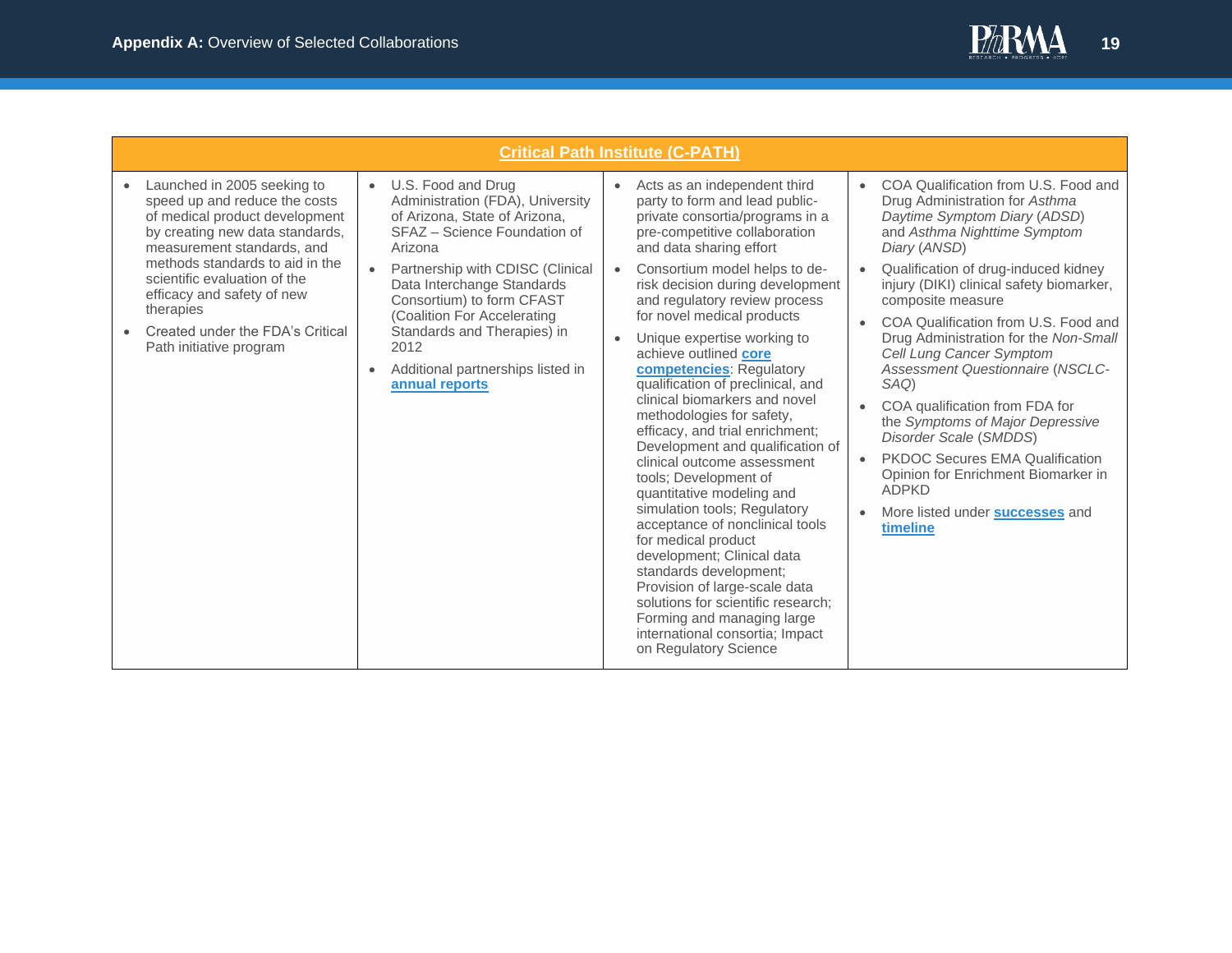

<span id="page-19-1"></span><span id="page-19-0"></span>

|           |                                                                                                                                                                                                                                                                                                                                                                                                                                                |                                                                                                                                                                                                                                                                                                                                                                                                                                                                                                                                                       | Machine learning ledger orchestration for drug discovery (MELLODDY)                                                                                                                                                                                                                                                                                                                                                                                                                                                                                                                                                                                                          |                                                                                                                                                                                                                                                           |
|-----------|------------------------------------------------------------------------------------------------------------------------------------------------------------------------------------------------------------------------------------------------------------------------------------------------------------------------------------------------------------------------------------------------------------------------------------------------|-------------------------------------------------------------------------------------------------------------------------------------------------------------------------------------------------------------------------------------------------------------------------------------------------------------------------------------------------------------------------------------------------------------------------------------------------------------------------------------------------------------------------------------------------------|------------------------------------------------------------------------------------------------------------------------------------------------------------------------------------------------------------------------------------------------------------------------------------------------------------------------------------------------------------------------------------------------------------------------------------------------------------------------------------------------------------------------------------------------------------------------------------------------------------------------------------------------------------------------------|-----------------------------------------------------------------------------------------------------------------------------------------------------------------------------------------------------------------------------------------------------------|
|           | Launched in 2019, seeks to<br>enable research across a<br>decentralized and highly<br>proprietary database of<br>annotated chemical libraries for<br>the purposes of accelerating<br>drug discovery and improving<br>patient outcomes<br>Improve collaboration across<br>biopharmaceutical companies<br>participating<br>Improve predictability of a<br>molecular compound's potential<br>in later stages of drug discovery<br>and development | Industry: Amgen Inc., Astellas<br>Pharma Inc., AstraZeneca<br>plc/AB, Bayer AG, Boehringer<br>Ingelheim, GlaxoSmithKline plc,<br>Janssen Pharmaceutical<br>Companies of Johnson &<br>Johnson, Merck & Co. Inc.,<br>d.b.a., Novartis International AG,<br>Servier Laboratories<br>Public/Non-profits: Budapest<br>University of Technology and<br>Economics, Katholieke<br>Universiteit Leuven,<br>Private organizations: Iktos,<br>$\bullet$<br>Katholieke Universiteit Leuven.<br>Kubermatic, Nvidia Corporation,<br>Owkin, Inc., Substra Foundation | Three-year project from<br>$\bullet$<br><b>Innovative Medicines Initiative</b><br>funded in part by the <b>European</b><br><b>Commission</b><br>Consortium effort to develop a<br>$\bullet$<br>machine learning platform<br>containing multiple sets of<br>proprietary data without<br>comprising privacy or security<br>Develop a multi-task predictive<br>$\bullet$<br>machine learning algorithm,<br>without exposing proprietary<br>information<br>Leverage a collection of over 10<br>$\bullet$<br>million small molecules with<br>known biochemical or cellular<br>activity to improve the accuracy<br>of predictive models increase<br>efficiencies in drug discovery | <b>Announced successful</b><br>$\bullet$<br>deployment of the platform and<br>have completed the platform's<br>first federated learning runs. This<br>federated learning can help<br>accelerate the process through<br>which drugs enter clinical trials. |
|           |                                                                                                                                                                                                                                                                                                                                                                                                                                                |                                                                                                                                                                                                                                                                                                                                                                                                                                                                                                                                                       | <b>Merck Blockchain Partnership</b>                                                                                                                                                                                                                                                                                                                                                                                                                                                                                                                                                                                                                                          |                                                                                                                                                                                                                                                           |
| $\bullet$ | Pilot program to leverage<br>blockchain technology to<br>improve security of prescription<br>drug supply and distribution                                                                                                                                                                                                                                                                                                                      | <b>International Business Machines</b><br>$\bullet$<br>Corporation (IBM), Merck & Co.<br>Inc., d.b.a., Walmart Inc., KPMG<br>International Limited                                                                                                                                                                                                                                                                                                                                                                                                    | Shared blockchain network that<br>$\bullet$<br>allows real-time monitoring of<br>products in pharmaceutical<br>supply chain                                                                                                                                                                                                                                                                                                                                                                                                                                                                                                                                                  | • Program completed in 2019 and<br>provided a report to the FDA in<br>2020 outlining the success of the<br>pilot. The pilot met the objectives                                                                                                            |
|           | Intended to assess blockchain<br>as a suitable technology to<br>address needs of the<br>pharmaceutical supply chain                                                                                                                                                                                                                                                                                                                            | The project was selected by the<br>U.S. Food and Drug<br>Administration (FDA) in an effort<br>to implement the US Drug                                                                                                                                                                                                                                                                                                                                                                                                                                | Builds off of work done by<br>$\bullet$<br><b>International Business Machines</b><br>Corporation (IBM), and Walmart<br>Inc. in retailer's system for                                                                                                                                                                                                                                                                                                                                                                                                                                                                                                                         | to demonstrate that blockchain<br>can provide a common record of<br>product movement by<br>connecting disparate systems<br>and improve patient safety by                                                                                                  |
| $\bullet$ | Potential to reduce time needed<br>to track and trace prescription<br>drugs, improve access to reliable<br>distribution information and<br>ensure products are handled<br>appropriately and stored at the                                                                                                                                                                                                                                      | <b>Supply Chain Security Act</b><br>(2013)                                                                                                                                                                                                                                                                                                                                                                                                                                                                                                            | tracking fresh produce and meat                                                                                                                                                                                                                                                                                                                                                                                                                                                                                                                                                                                                                                              | triggering product alerts.                                                                                                                                                                                                                                |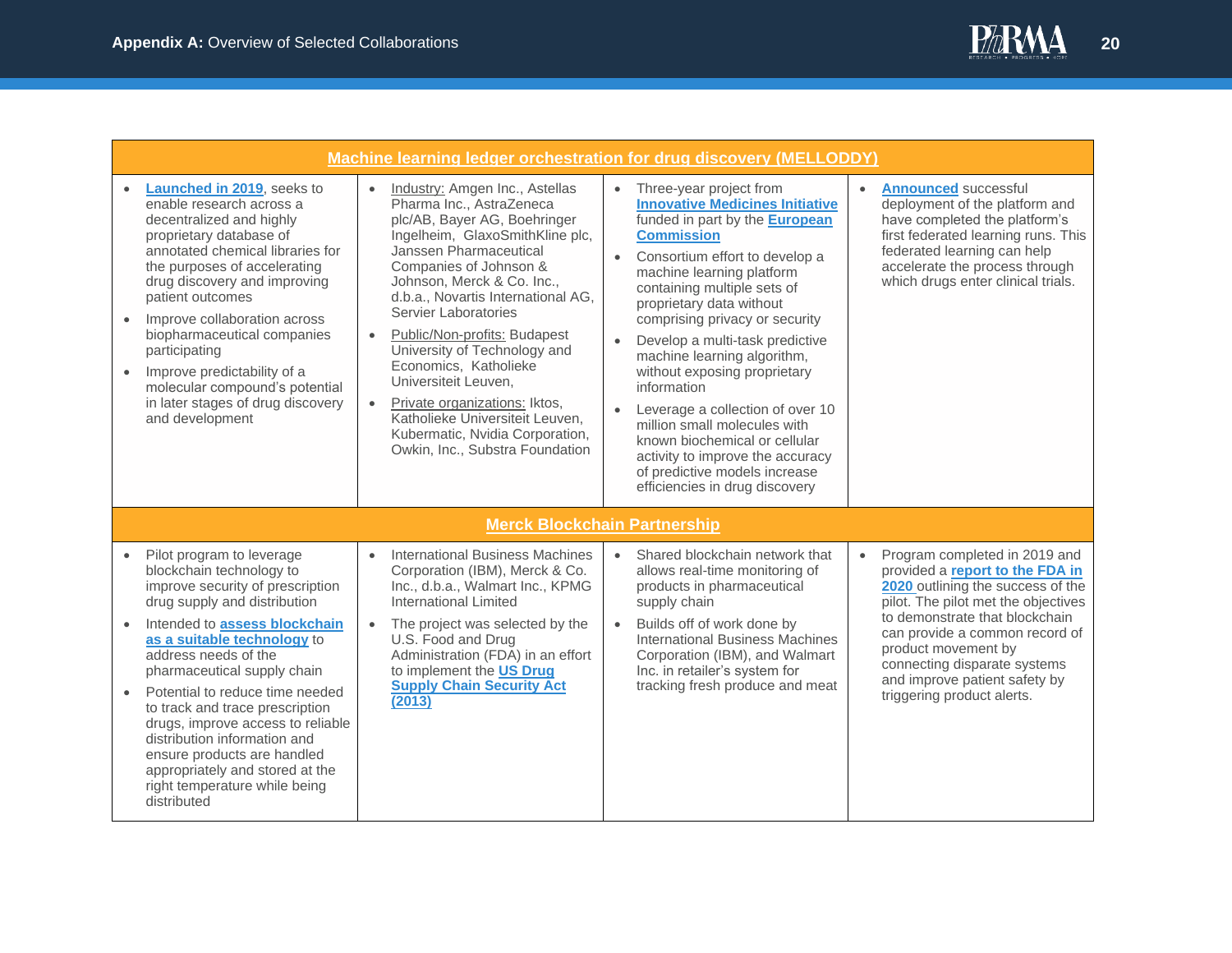

<span id="page-20-0"></span>

| <b>National Cell Manufacturing Consortium (NCMC)</b>                                                                                                                                                                                                                                                                                                                                                                      |                                                                                                                                                                                                                                                                                                                                                                                                                                                                                                                                                                                                                                                                                                                                                                                                                                                                                                                                                                                                                                                                                                                                                                                                                                      |                                                                                                                                                                                                                                                                                                                                                                                                                                                                                                                                  |                                                                                                                                                                                                                                                                                                                                                                                                                                                                                                                                                                                                                                                                                                  |  |  |
|---------------------------------------------------------------------------------------------------------------------------------------------------------------------------------------------------------------------------------------------------------------------------------------------------------------------------------------------------------------------------------------------------------------------------|--------------------------------------------------------------------------------------------------------------------------------------------------------------------------------------------------------------------------------------------------------------------------------------------------------------------------------------------------------------------------------------------------------------------------------------------------------------------------------------------------------------------------------------------------------------------------------------------------------------------------------------------------------------------------------------------------------------------------------------------------------------------------------------------------------------------------------------------------------------------------------------------------------------------------------------------------------------------------------------------------------------------------------------------------------------------------------------------------------------------------------------------------------------------------------------------------------------------------------------|----------------------------------------------------------------------------------------------------------------------------------------------------------------------------------------------------------------------------------------------------------------------------------------------------------------------------------------------------------------------------------------------------------------------------------------------------------------------------------------------------------------------------------|--------------------------------------------------------------------------------------------------------------------------------------------------------------------------------------------------------------------------------------------------------------------------------------------------------------------------------------------------------------------------------------------------------------------------------------------------------------------------------------------------------------------------------------------------------------------------------------------------------------------------------------------------------------------------------------------------|--|--|
| <b>Consortium effort focused on</b><br>$\bullet$<br>developing, maturing, and<br>implementing technologies that<br>can enable large-scale, cost-<br>effective manufacturing of<br>therapeutic cells<br>Seek to transform the<br>manufacturing process for cell-<br>based therapeutics into a large-<br>scale, lower-cost, reproducible,<br>and high-quality engineered<br>process, for broad industry and<br>clinical use | • First U.S.-based national<br>consortium<br>Over 25 companies, 15<br>$\bullet$<br>academic, clinical facilities,<br>private foundations, and<br>government agencies.<br>National Cell Manufacturing<br>$\bullet$<br>Consortium (NCMC) was<br>established through the<br><b>Advanced Manufacturing</b><br>Technologies (AMTech) grant<br>from the National Institute of<br>Standards and Technologies<br>(NIST)<br>NCMC initiative is in partnership<br>$\bullet$<br>with the National Science<br><b>Foundation (NSF) Engineering</b><br><b>Research Center (ERC) for</b><br><b>Cell Manufacturing</b><br><b>Technologies (CMaT)</b><br>Government Agencies: National<br>$\bullet$<br>Institute of Standards and<br>Technologies (NIST)<br>Industry: ACEA Biosciences,<br>Inc., Axion BioSystems, Applied<br>Materials, Inc., ArunA Bio, Bristol<br>Myers Squibb (BMS), CDI<br>Laboratories, Inc., Century<br>Therapeutics, Cytiva Life<br>Sciences, Etaluma Inc., Evolved<br>Analytics Inc., Janssen<br>Pharmaceutical Companies of<br>Johnson & Johnson, Lonza<br>Group AG, Lucid Scientific,<br>MilliporeSigma, Nucleus<br>Biologics, RoosterBio, Inc.,<br>Sangamo Therapeutics, Inc.,<br>Terumo BCT, Inc., and<br>ViCapsys, Inc. | Through a collaborative process,<br>the initiative produced a national<br>roadmap on cell therapy<br>manufacturing to advance efforts<br>across the following<br>workstreams: Cell Processing<br>and Automation, Process<br>Monitoring and Quality Control,<br>Supply Chain and Transport<br>Logistics, Standardization,<br>Regulatory Support, and Cost<br>Reimbursement, Workforce<br>Development<br>Released a 2019, 2017, and<br>$\bullet$<br>2016 roadmap each designed to<br>serve as an update to the<br>previous version | The 2019 roadmap reports<br>progress in the following areas:<br>Improving understanding of the<br>cell types present in various cell<br>therapies and the properties of<br>these cells, Documenting<br>impacts of trace elements in<br>culture media on product quality,<br>Designing and developing<br>closed, automated, small-<br>footprint cell processing<br>systems, Developing allogeneic<br>and universal T-cell therapies,<br>Improving the scale of<br>mesenchymal stem cell (MSC)<br>production, Increasing<br>understanding of the limits of<br>population doubling,<br>senescence, and exhaustion,<br>Using synthetic biology to better<br>control development of cell<br>therapies |  |  |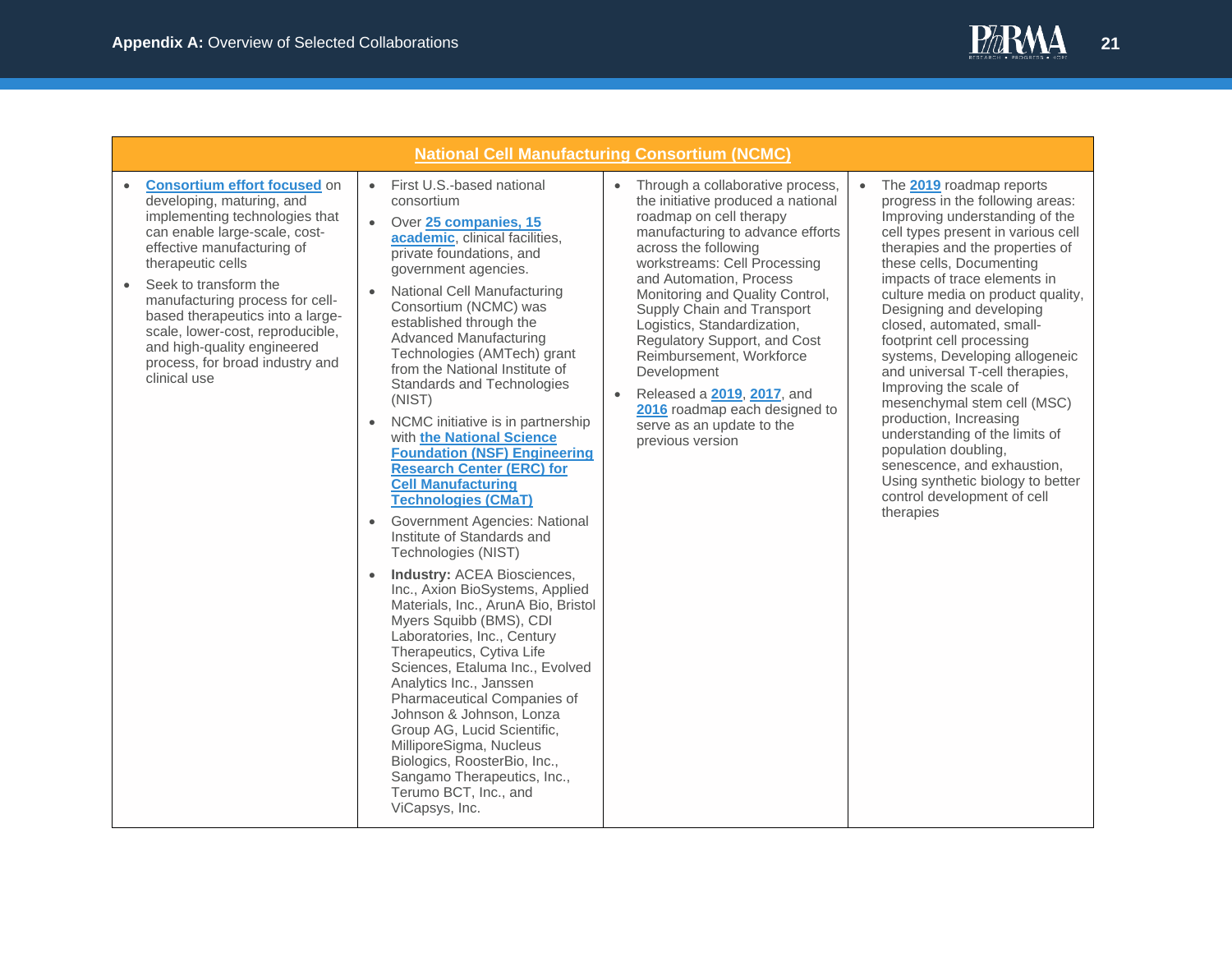<span id="page-21-1"></span><span id="page-21-0"></span>

| <b>Improving Access</b>                                                                                                                                                                                                                                                                                                                                                                                                                                                                         |                                                                                                                                                                                                                                                                                                                                                                                                                                                                                                                                                                                                                                                                                                                                                                                                                                                                                                                                                                                                                                                                                                                                                                                                                       |                                                                                                                                                                                                                                                                                                                                                                                                                                                                                                                                |                                                                                                                                                                                                                                                                                                                                                                                                                                                                                                                                                                                         |  |  |  |  |
|-------------------------------------------------------------------------------------------------------------------------------------------------------------------------------------------------------------------------------------------------------------------------------------------------------------------------------------------------------------------------------------------------------------------------------------------------------------------------------------------------|-----------------------------------------------------------------------------------------------------------------------------------------------------------------------------------------------------------------------------------------------------------------------------------------------------------------------------------------------------------------------------------------------------------------------------------------------------------------------------------------------------------------------------------------------------------------------------------------------------------------------------------------------------------------------------------------------------------------------------------------------------------------------------------------------------------------------------------------------------------------------------------------------------------------------------------------------------------------------------------------------------------------------------------------------------------------------------------------------------------------------------------------------------------------------------------------------------------------------|--------------------------------------------------------------------------------------------------------------------------------------------------------------------------------------------------------------------------------------------------------------------------------------------------------------------------------------------------------------------------------------------------------------------------------------------------------------------------------------------------------------------------------|-----------------------------------------------------------------------------------------------------------------------------------------------------------------------------------------------------------------------------------------------------------------------------------------------------------------------------------------------------------------------------------------------------------------------------------------------------------------------------------------------------------------------------------------------------------------------------------------|--|--|--|--|
| Purpose                                                                                                                                                                                                                                                                                                                                                                                                                                                                                         | <b>Partners</b>                                                                                                                                                                                                                                                                                                                                                                                                                                                                                                                                                                                                                                                                                                                                                                                                                                                                                                                                                                                                                                                                                                                                                                                                       | Approach                                                                                                                                                                                                                                                                                                                                                                                                                                                                                                                       | <b>Recent Successes</b>                                                                                                                                                                                                                                                                                                                                                                                                                                                                                                                                                                 |  |  |  |  |
|                                                                                                                                                                                                                                                                                                                                                                                                                                                                                                 | <b>Duke-Margolis Value Based Payment (VBP) Consortium</b>                                                                                                                                                                                                                                                                                                                                                                                                                                                                                                                                                                                                                                                                                                                                                                                                                                                                                                                                                                                                                                                                                                                                                             |                                                                                                                                                                                                                                                                                                                                                                                                                                                                                                                                |                                                                                                                                                                                                                                                                                                                                                                                                                                                                                                                                                                                         |  |  |  |  |
| Improve the value of health care<br>by developing evidence-based<br>policy solutions<br>Develop approaches to payment<br>reform that support better<br>outcomes for patients and better<br>value across the system<br>Seeks to overcome current<br>$\bullet$<br>barriers to VBP arrangements by<br>identifying and developing<br>solutions to legal and regulatory<br>issues, and by addressing<br>operational challenges such as<br>fragmented and difficult-to-track<br>patient outcome data. | Partners also include academic<br>$\bullet$<br>institutions, patients and providers<br>including: Aetna Foundation,<br>American College of Cardiology<br>Foundation, Behavioral<br>Economics and Healthy Food<br>Choice Research (BERC) Center<br>at Duke University, Laura and<br>John Arnold Foundation, Bass<br>Connections, Center for Health<br>Policy & Inequalities Research at<br>Duke University, Center for<br>Medicare and Medicaid<br>Innovation, The Commonwealth<br>Fund, Duke Cancer Institute,<br>Duke Clinical Research Institute.<br>Duke Global Health Institute,<br><b>Duke Population Research</b><br>Institute, Global Health<br>Technologies Coalition, The<br>Health Foundation, Medical<br>Device Epidemiology Network,<br>Merck & Co., Inc., d.b.a., U.S.<br>Food and Drug Administration<br>(FDA), World Innovation Summit<br>for Health.<br>Industry: Allergan plc, BioMarin<br>$\bullet$<br>Pharmaceutical Inc., Novartis<br>International AG, bluebird bio,<br>inc., Pfizer Inc., Spark<br>Therapeutics, Amgen Inc., Gilead<br>Sciences inc., GlaxoSmithKline<br>plc, Regenxbio Inc., Medtronic<br>plc, Boston Scientific Corporation,<br>Sarepta Therapeutics, Edwards<br>Lifesciences | The Consortium hosts regularly<br>$\bullet$<br>scheduled events to convene<br>stakeholders on value-based<br>payment<br>Develop conceptual frameworks<br>$\bullet$<br>for structuring VBP arrangements<br>Facilitate stakeholder input and<br>$\bullet$<br>support<br>Lead health policy research<br>$\bullet$<br>efforts to explore other novel<br>approaches leading to greater<br>value<br>Focus on healthcare<br>transformation, biomedical<br>innovation, global health policy,<br>education and workforce<br>development | <b>Publication: Advancing Value-</b><br><b>Based Payment for</b><br><b>Transformative Therapies</b><br><b>Publication: Overcoming Legal</b><br>and Regulatory Hurdles to<br><b>Value-Based Payment</b><br><b>Arrangements for Medical</b><br><b>Products</b><br><b>Publication: Clarifying Medicaid</b><br>$\bullet$<br><b>Best Price Regulations In the</b><br><b>Context of Value-Based</b><br><b>Payment Arrangements</b><br><b>Publication: Value-based</b><br>$\bullet$<br><b>Payment Consortium Explores</b><br><b>Novel Payment Arrangements</b><br>for Transformative Therapies |  |  |  |  |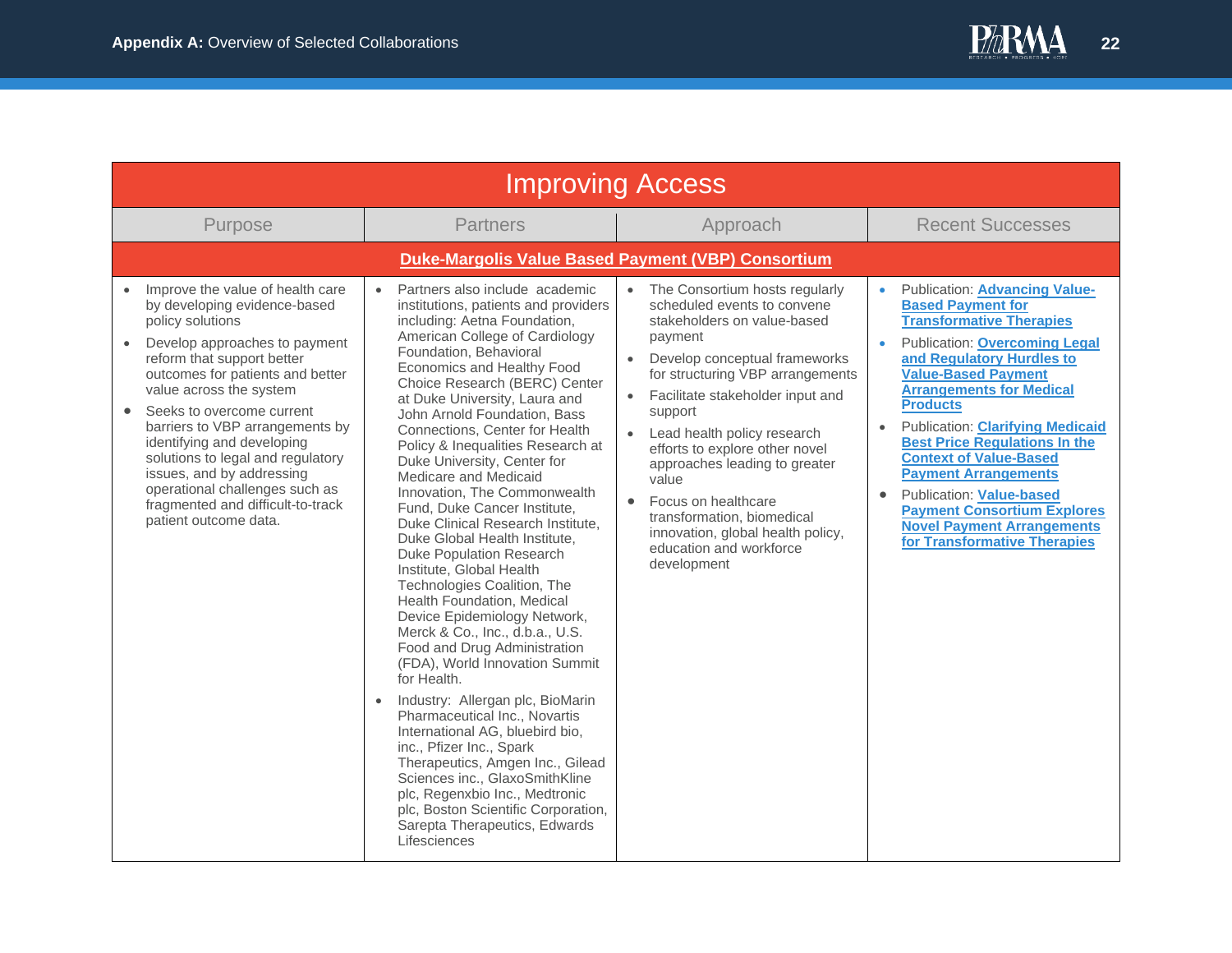

<span id="page-22-0"></span>

|                                                                                                                                                                                                                                                                                                                                          | Non-profits: National Health<br>Council, FasterCures, Kaiser<br>Permanente.<br>Insurers: Employees' State<br>Insurance (ESI), Harvard Pilgrim<br>Health Care, HCA Healthcare,<br>Anthem, Inc.                                                                                                                                                                                                                                                                                                                                                                                                                                                                                                                                                                                                                                                                                  |                                                                                                                                                                                                                                                                                                                                                                                                                                                                                                                                                                                                                                                                                                                                                                                                                                                                                                                                                                                                                                                                                                                                                                 |                                                                                                                                                                                                                                                                                                                                                                                                                                                                                                                                                                                                            |  |  |  |
|------------------------------------------------------------------------------------------------------------------------------------------------------------------------------------------------------------------------------------------------------------------------------------------------------------------------------------------|--------------------------------------------------------------------------------------------------------------------------------------------------------------------------------------------------------------------------------------------------------------------------------------------------------------------------------------------------------------------------------------------------------------------------------------------------------------------------------------------------------------------------------------------------------------------------------------------------------------------------------------------------------------------------------------------------------------------------------------------------------------------------------------------------------------------------------------------------------------------------------|-----------------------------------------------------------------------------------------------------------------------------------------------------------------------------------------------------------------------------------------------------------------------------------------------------------------------------------------------------------------------------------------------------------------------------------------------------------------------------------------------------------------------------------------------------------------------------------------------------------------------------------------------------------------------------------------------------------------------------------------------------------------------------------------------------------------------------------------------------------------------------------------------------------------------------------------------------------------------------------------------------------------------------------------------------------------------------------------------------------------------------------------------------------------|------------------------------------------------------------------------------------------------------------------------------------------------------------------------------------------------------------------------------------------------------------------------------------------------------------------------------------------------------------------------------------------------------------------------------------------------------------------------------------------------------------------------------------------------------------------------------------------------------------|--|--|--|
| <b>MIT NEW Drug Development ParadIGmS</b><br>(NEWDIGS)                                                                                                                                                                                                                                                                                   |                                                                                                                                                                                                                                                                                                                                                                                                                                                                                                                                                                                                                                                                                                                                                                                                                                                                                |                                                                                                                                                                                                                                                                                                                                                                                                                                                                                                                                                                                                                                                                                                                                                                                                                                                                                                                                                                                                                                                                                                                                                                 |                                                                                                                                                                                                                                                                                                                                                                                                                                                                                                                                                                                                            |  |  |  |
| Focused on enhancing the<br>capacity of the global biomedical<br>innovation system to improve<br>reliability, sustainability,<br>affordability and access<br>Develop solutions for systemwide<br>impediments to biomedical<br>innovation and patient care<br>All initiatives seek to drive<br>sustainable patient-centered<br>innovation | Members and Collaboration<br>Partners include: Government<br><b>Agency: The National Institutes</b><br>for Health (NIH), Nonprofits:<br>Alliance for Regenerative<br>Medicine (ARM), American<br>College of Rheumatology,<br>FasterCures Center, Innovative<br>Medicines Initiative (IMI), IQVIA,<br>Milken Institute, NORD (National<br>Organization for Rare Disorders),<br>Insurers: Anthem, Inc., Humana<br>Inc., Kaiser Permanente, Industry:<br>AveXis/ Novartis International AG.<br>bluebird bio, Inc., Biogen Inc.,<br>BioMarin Pharmaceutical Inc.,<br>Bristol Myers Squibb (BMS),<br>Cardinal Health , Inc., Janssen:<br>Pharmaceutical Companies of<br>Johnson & Johnson, Merck & Co.,<br>Inc., d.b.a., Orchard<br>Therapeutics, Academic<br><b>Institutions: Johns Hopkins</b><br>University, Massachusetts<br>General Hospital, Dana-Farber<br>Cancer Institute. | Bring together diverse multi-<br>$\bullet$<br>stakeholder to participate in case-<br>based simulation exercises<br>Provides a pre-competitive<br>"laboratory" to help advance<br>hands-on collaborative system re-<br>engineering<br>The Adaptive Biomedical<br>Innovation project seeks to align<br>stakeholders in an effort to<br>advance sustainable patient-<br>centered innovation by applying<br>the principles of continuous<br>learning and improvement across<br>the product life span in ways that:<br>(1) optimize benefit/minimize<br>harm for patients, (2)<br>progressively enhance knowledge<br>and reduce uncertainties about<br>the treatment, and (3) incorporate<br>acceptable tradeoff decisions for<br>all stakeholders<br>The FoCUS project seeks to<br>$\bullet$<br>collaboratively address the need<br>for novel financing and<br>reimbursement models for<br>durable therapies in the US that<br>ensure (1) patient access for<br>needed treatments; (2)<br>affordability for public and private<br>payers; and (3) the sustainability<br>of innovation by manufacturers<br>The LEAPS project provides the<br>opportunity for various | • Publication: Payer Perspectives<br>on Reimbursement of One-Time<br><b>High-Cost Durable Therapies</b><br><b>Publication: Are Payers Ready,</b><br><b>Willing, and Able to Provide</b><br><b>Access to New Durable Gene</b><br><b>Therapies?</b><br><b>Publication: Leaping Together</b><br>$\bullet$<br><b>Toward Sustainable, Patient-</b><br><b>Centered Innovation: The Value</b><br>of a Multistakeholder Safe<br><b>Haven for Accelerating System</b><br><b>Change</b><br><b>Publication: Alternative State-</b><br><b>Level Financing for Hepatitis C</b><br><b>Treatment- The "Netflix Model"</b> |  |  |  |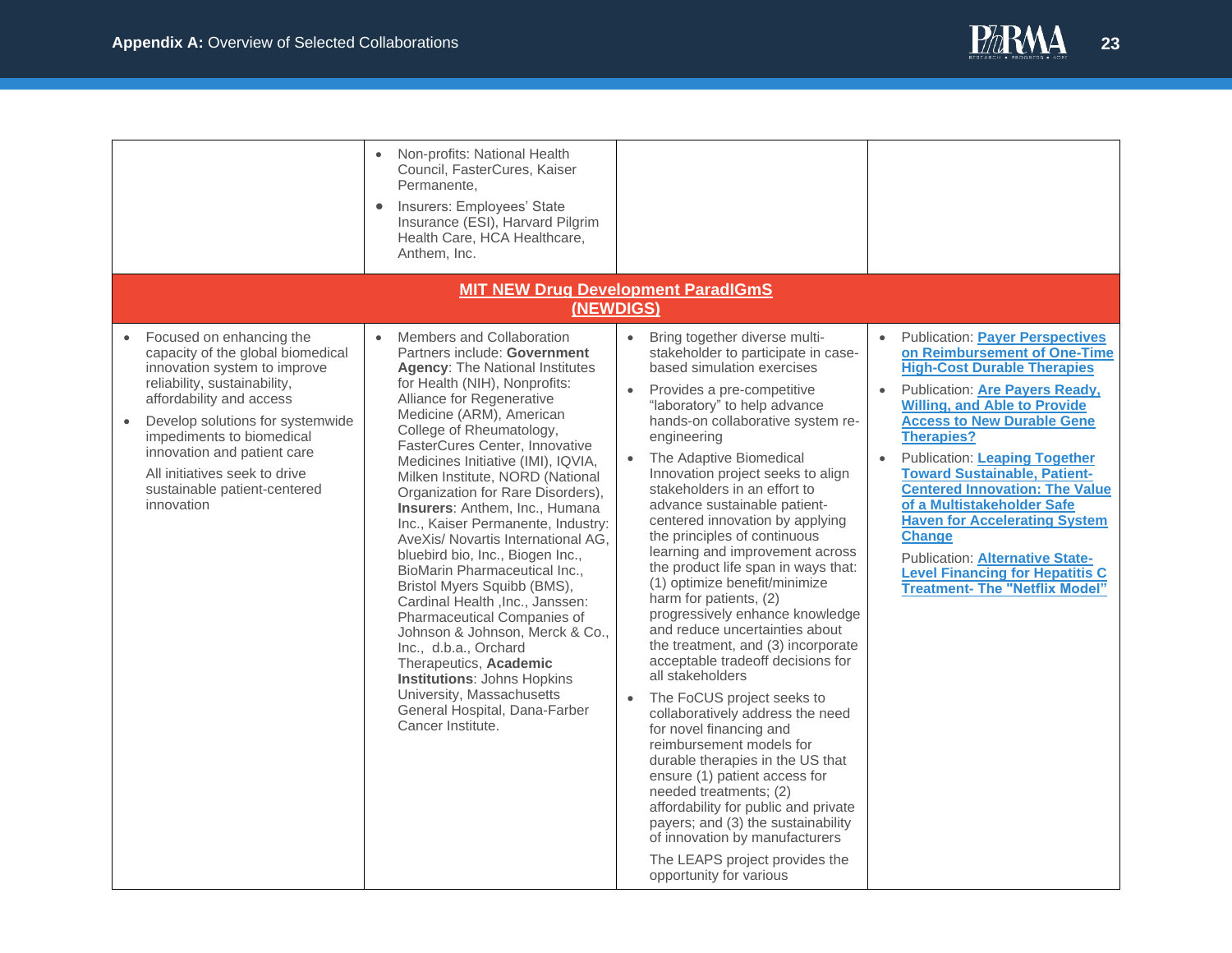

<span id="page-23-0"></span>

|                                                                                                                                                                                                                                                                                                                                                                                                                                                                                                                 |                                                                                                                                                                                                                                                                                                                                                                                                                                     | stakeholders to collaborate on the<br>design and piloting of an<br>innovation ecosystem for a<br>specific disease. In a series of 2<br>meetings (in 2017 and 2018),<br>elements of the strategic vision of<br>the program, as well as several<br>diseases for the pilot programs<br>were discussed. The 2-year pilot<br>design phase of LEAPS, using<br>rheumatoid arthirits as the primary<br>focus of the Pilot program was<br>launched in January 2018 |                                                                                                                                                                                                                                                                                                                                                                                                                                                                                                                                                                                                                                                                                                                                                                                                                                                                                                                                                                                                                |
|-----------------------------------------------------------------------------------------------------------------------------------------------------------------------------------------------------------------------------------------------------------------------------------------------------------------------------------------------------------------------------------------------------------------------------------------------------------------------------------------------------------------|-------------------------------------------------------------------------------------------------------------------------------------------------------------------------------------------------------------------------------------------------------------------------------------------------------------------------------------------------------------------------------------------------------------------------------------|-----------------------------------------------------------------------------------------------------------------------------------------------------------------------------------------------------------------------------------------------------------------------------------------------------------------------------------------------------------------------------------------------------------------------------------------------------------|----------------------------------------------------------------------------------------------------------------------------------------------------------------------------------------------------------------------------------------------------------------------------------------------------------------------------------------------------------------------------------------------------------------------------------------------------------------------------------------------------------------------------------------------------------------------------------------------------------------------------------------------------------------------------------------------------------------------------------------------------------------------------------------------------------------------------------------------------------------------------------------------------------------------------------------------------------------------------------------------------------------|
|                                                                                                                                                                                                                                                                                                                                                                                                                                                                                                                 | <b>Adult Vaccine Access Coalition (AVAC)</b>                                                                                                                                                                                                                                                                                                                                                                                        |                                                                                                                                                                                                                                                                                                                                                                                                                                                           |                                                                                                                                                                                                                                                                                                                                                                                                                                                                                                                                                                                                                                                                                                                                                                                                                                                                                                                                                                                                                |
| Work to address lack of<br>information about recommended<br>vaccines, financial hurdles,<br>technological and logistical<br>challenges adults often face when<br>they seek access to and coverage<br>for vaccines.<br>Seek to develop legislative and<br>regulatory solutions to strengthen<br>and enhance access to and<br>utilization of adult immunization<br>services across the health care<br>system.<br>Committed to improving adult<br>immunization rates among the<br>general and at-risk populations. | Numerous groups including health<br>care providers, vaccine makers,<br>pharmacies, public health<br>organizations, patient and<br>consumer groups.<br>Industry: GlaxoSmithKline plc,<br>Merck & Co. Inc., d.b.a., Novavax,<br>Inc., Pfizer Inc., Sanofi Pasteur,<br>Takeda Vaccines, Pte. Ltd.<br>Nonprofit: Biotechnology<br>Innovation Organization (BIO),<br>Pharmaceutical Research and<br>Manufacturers of America<br>(PhRMA). | Improve reporting of adult<br>$\bullet$<br>vaccinations to state<br>immunization registries<br>Encourage greater utilization of<br>$\bullet$<br>health information technology to<br>track adult vaccination status and<br>improve patient outcomes and<br>care.<br>Establish additional federal<br>benchmarks and measures to<br>encourage health plans to track,<br>report, and achieve increased<br>adult immunization rates.                           | Advocacy: AVAC Support<br><b>Letter: Protecting Seniors</b><br><b>Through Immunization Act</b><br>Production of educational<br>$\bullet$<br>materials: Fact Sheet: Financial<br><b>Barriers to Adult Immunization</b><br>AVAC has cited concerns about<br>$\bullet$<br>the proposed reduction in vaccine<br>administration reimbursement and<br>is also concerned about the<br>Pneumonia Vaccination Status for<br>Older Adults measure (ACO #15)<br>in the Medicare Shared Savings<br>Program (MSSP's) but applauds<br>the addition of zoster.<br>pneumococcal and influenza<br>measures in several Alternative<br>Payment Models (APMs) as well<br>as a number of specialty provider<br>measure sets. Numerous worries<br>about CMS-1717-P Medicare<br>Program).<br>Most recent update regarding<br>COVID-19: AVAC led a diverse<br>group of stakeholders in a letter<br>sent to Congressional leadership<br>providing recommendations on<br>how Congress should invest in<br>immunization infrastructure to |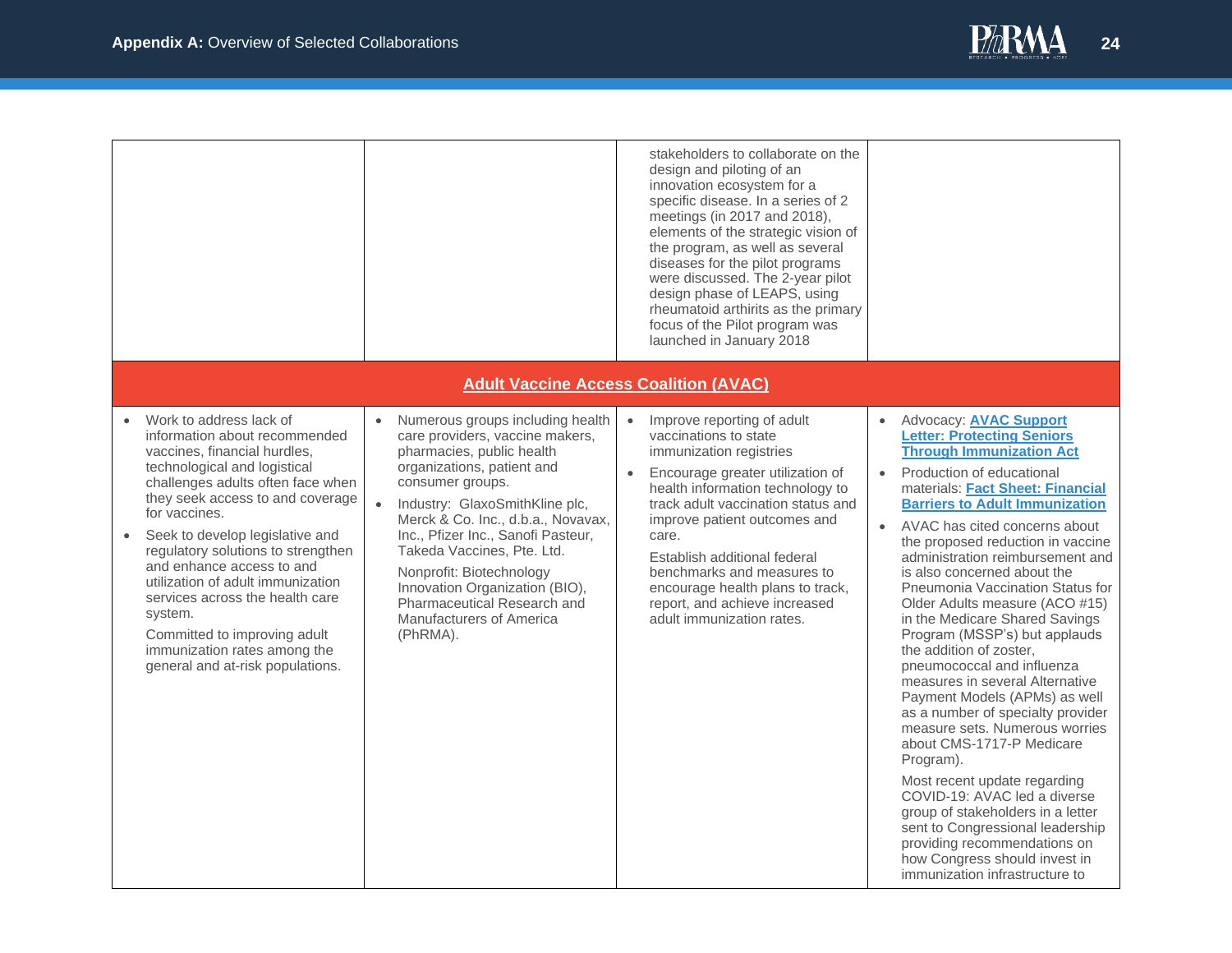

<span id="page-24-0"></span>

|                                                                                                                                                                                                                                                        |                        |                                                                                                                     |           |                                                                                                                                                                                                                                                                                                                                                                                                                                                                                                                                                                                                                                | prepare for the allocation,<br>distribution, and administration of<br>a new COVID-19 pandemic<br>vaccine |
|--------------------------------------------------------------------------------------------------------------------------------------------------------------------------------------------------------------------------------------------------------|------------------------|---------------------------------------------------------------------------------------------------------------------|-----------|--------------------------------------------------------------------------------------------------------------------------------------------------------------------------------------------------------------------------------------------------------------------------------------------------------------------------------------------------------------------------------------------------------------------------------------------------------------------------------------------------------------------------------------------------------------------------------------------------------------------------------|----------------------------------------------------------------------------------------------------------|
| <b>Gilead Truvada CDC Partnership</b>                                                                                                                                                                                                                  |                        |                                                                                                                     |           |                                                                                                                                                                                                                                                                                                                                                                                                                                                                                                                                                                                                                                |                                                                                                          |
| Launched May 9, 2019, large<br>supportive donation seeking to<br>support the CDC national effort to<br>help prevent HIV and end the<br>epidemic<br>Part of Gilead's broader ongoing<br>initiatives to ensure all patients<br>can access PrEP (COMPASS) | $\bullet$<br>$\bullet$ | <b>Government Agency: Centers</b><br>for Disease Control and<br>Prevention (CDC)<br>Industry: Gilead Sciences, Inc. | $\bullet$ | Gilead Sciences, Inc. will provide<br>to Centers for Disease Control<br>and Prevention (CDC) up to 2.4<br>million bottles of Truvada <sup>®</sup><br>annually for uninsured Americans.<br>The donation, which extends up<br>to 2030, will transition to<br>Descovy®, if it is approved for<br>use as PrEP<br>This donation will support a<br>greatly accelerated effort to reach<br>these individuals, as well as<br>create an opportunity for state<br>and local partnerships to develop<br>and implement protocols that are<br>intended to ensure uninsured<br>people at risk for HIV are given<br>access to PrEP at no cost |                                                                                                          |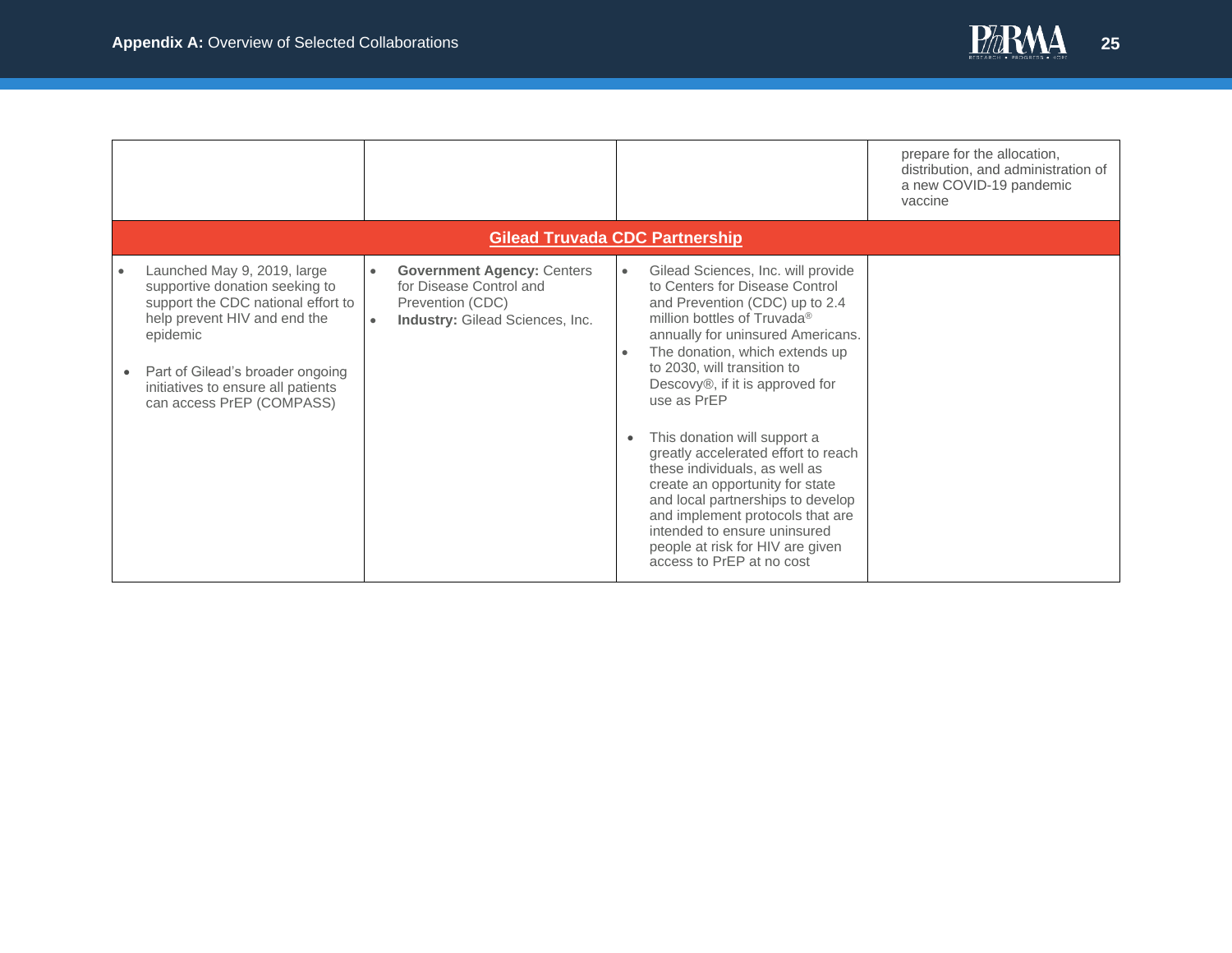

## **Appendix B:** Publicly Available Press Releases

The following appendix provides a list of publicly available press releases on selected biopharmaceutical collaborations to advance efforts focused on the COVID-19 Response. This is a selected list of examples of collaborations at the date of report publication. For the latest on the Biopharmaceutical Industry's Efforts to Beat Coronavirus please visit [www.phrma.org/Coronavirus.](http://www.phrma.org/Coronavirus)

- AbbVie, Harbour BioMed, Utrecht University and Erasmus Medical Center Announce Collaboration to Develop Monoclonal Antibody Therapy to Prevent and Treat COVID-19, June 5, 2020 [\(Company press release\)](https://news.abbvie.com/news/press-releases/abbvie-harbour-biomed-utrecht-university-and-erasmus-medical-center-announce-collaboration-to-develop-monoclonal-antibody-therapy-to-prevent-and-treat-covid-19.htm)
- Amgen and Adaptive Biotechnologies Announce Strategic Partnership To Develop a Therapeutic To Prevent or Treat COVID-19, April 2, 2020 [\(Company press release\)](https://www.amgen.com/newsroom/press-releases/2020/04/amgen-and-adaptive-biotechnologies-announce-strategic-partnership-to-develop-a-therapeutic-to-prevent-or-treat-covid-19)
- AstraZeneca and Oxford University announce landmark agreement for COVID-19 vaccine, April 30, 2020 [\(Company press release\)](https://www.astrazeneca.com/media-centre/press-releases/2020/astrazeneca-and-oxford-university-announce-landmark-agreement-for-covid-19-vaccine.html)
- AstraZeneca advances response to global COVID-19 challenge as it receives first commitments for oxford's potential new vaccine, May 21, 2020 [\(Company press release\)](https://www.astrazeneca.com/media-centre/press-releases/2020/astrazeneca-advances-response-to-global-covid-19-challenge-as-it-receives-first-commitments-for-oxfords-potential-new-vaccine.html)
- Bristol Myers Squibb and The Rockerfeller University Announce License Agreement for SARS-CoV-2 Neutralizing Monoclonal Antibody Combination for the Treatment of COVID-19, February 2, 2021 [\(Company press release\)](https://news.bms.com/news/corporate-financial/2021/Bristol-Myers-Squibb-and-The-Rockefeller-University-Announce-License-Agreement-for-SARS-CoV-2-Neutralizing-Monoclonal-Antibody-Combination-for-the-Treatment-of-COVID-19/default.aspx)
- CoVIg-19 Plasma Alliance Builds Strong Momentum Through Expanded Membership and Clinical Trial Collaboration, May 7, 2020 [\(CSL](https://www.cslbehring.com/newsroom/2020/covig19-plasma-alliance-expands-membership)  [Behring,](https://www.cslbehring.com/newsroom/2020/covig19-plasma-alliance-expands-membership) [Takeda](https://www.takeda.com/newsroom/newsreleases/2020/covig-19-plasma-alliance-builds-strong-momentum-through-expanded-membership-and-clinical-trial-collaboration/) press release)
- CureVac and Bayer join forces on COVID-19 vaccine candidate CVnCOV, January 7, 2021 [\(Company press release\)](https://media.bayer.com/baynews/baynews.nsf/id/CureVac-and-Bayer-join-forces-on-COVID-19-vaccine-candidate-CVnCoV)
- DAARPA's Early Investment in COVID-19 Antibody Identification Producing Timely Results, November 10, 2020 [\(DARPA press release\)](https://www.darpa.mil/news-events/2020-11-10)
- Department of Justice Issues Business Review Letter to Monoclonal Antibody Manufacturers To Expedite and Increase The Production of Covid-19 Mab Treatments, July 23, 2020 [\(Press release\)](https://www.justice.gov/opa/pr/department-justice-issues-business-review-letter-monoclonal-antibody-manufacturers-expedite)
- FUJIFILM Diosynth Biotechnologies Texas Facility to Support COvID-19 vaccine candidate Manufacturing, July 27, 2020 [\(Company press](https://www.fujifilm.com/news/n200727_02.html)  [release\)](https://www.fujifilm.com/news/n200727_02.html)
- Gilead Sciences and Satcher Health Leadership Institute at Morehouse School of Medicine Partner to Study Racial Health Inequities Associated with COVID-19, July 28, 2020 [\(Company press release\)](https://www.gilead.com/news-and-press/press-room/press-releases/2020/7/gilead-sciences-and-satcher-health-leadership-institute-at-morehouse-school-of-medicine-partner-to-study-racial-health-inequities-associated-with-covi)
- GSK and CureVac announce strategic mRNA technology collaboration, July 20, 2020 [\(Company press release\)](https://www.gsk.com/en-gb/media/press-releases/gsk-and-curevac-announce-strategic-mrna-technology-collaboration/)
- IAVI and Merck Collaborate to Develop Vaccine Against SARS-CoV-2, Mary 26, 2020 [\(Company press release\)](https://www.merck.com/news/iavi-and-merck-collaborate-to-develop-vaccine-against-sars-cov-2/)